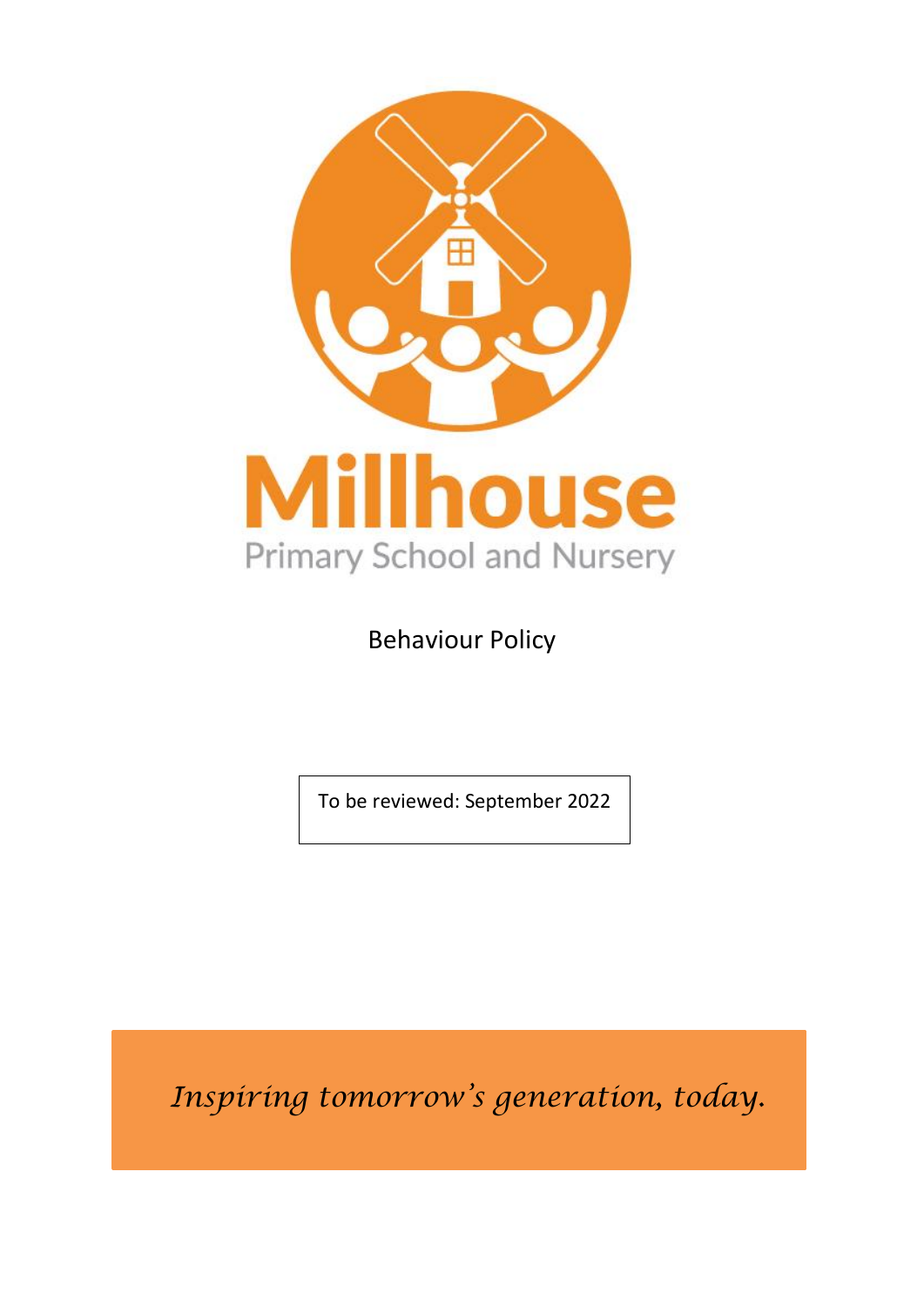# **Contents**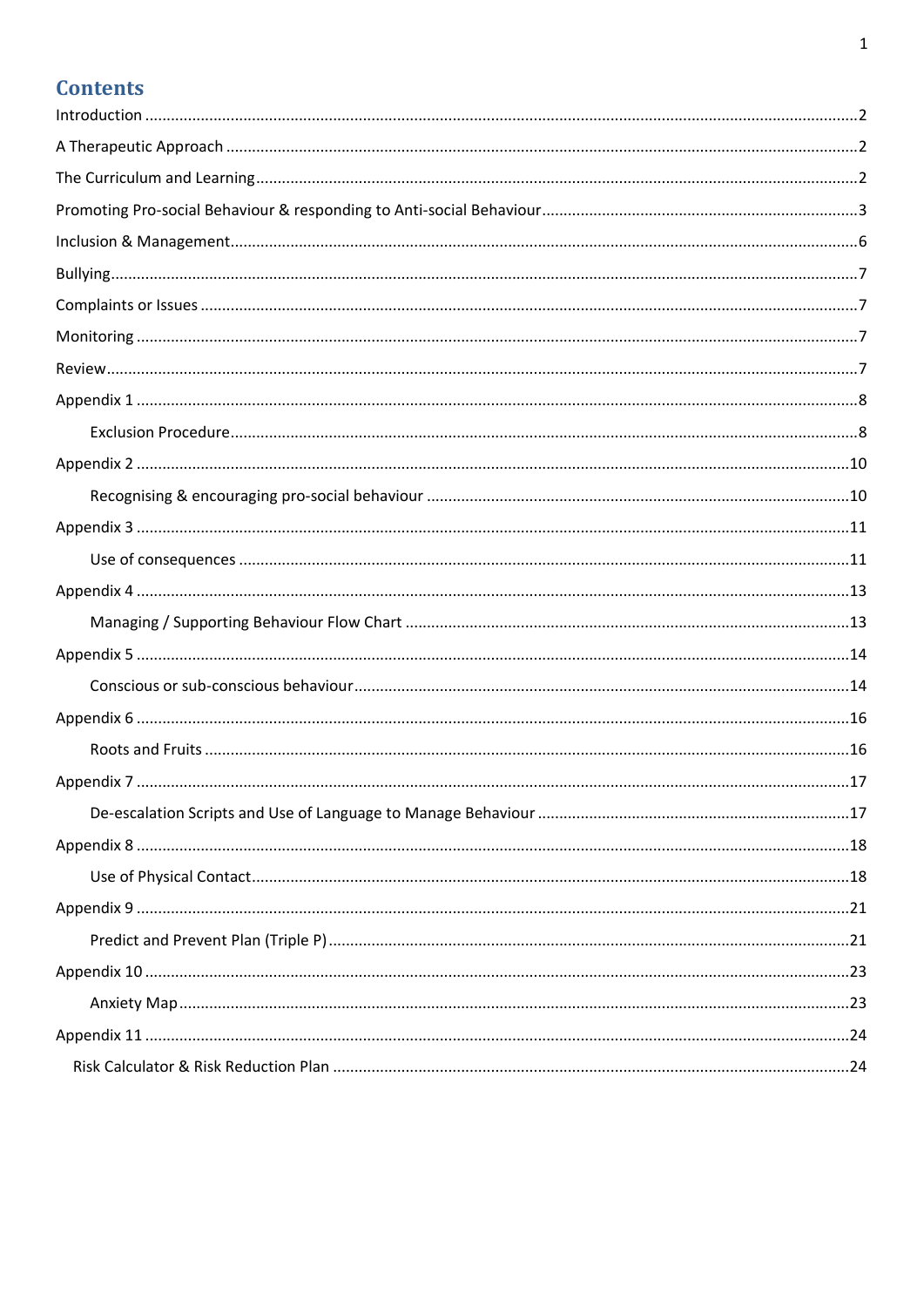### <span id="page-2-0"></span>**Introduction**

At Millhouse Primary School and Nursery, we use a therapeutic approach to manage behaviour.

A therapeutic approach is defined as *an approach to behaviour that prioritises the pro-social experiences and feelings of everyone within the dynamic.*

We classify behaviour into three types: pro-social, anti-social dangerous, anti-social difficult.

### **Pro-social** behaviour is defined as:

Behaviour that is positive, helpful and intended to promote social acceptance. It is characterised by a concern for the rights, feelings and welfare of other people.

A**nti-social** *dangerous* behaviour is defined as:

- Behaviour which will imminently result in injury to self or others, damage to property or behaviour that would be considered criminal if the person was the age or criminal responsibility, such as racist abuse.
- Behaviour that causes harm or injury to an individual, the community or to the environment.

**Anti-social** *difficult* behaviour is defined as:

- Behaviour that violates the rights of another person
- Behaviour that is anti-social but not dangerous.

All staff working with our children receive training in behaviour support. This training is called 'Essex Step-On' training. Staff are trained in the level one 'Steps' and new staff joining the school will have this training as soon as it is available to them. We have a member of staff who is an accredited Step-On tutor and has delivered the initial training to our staff. Annual refresher training is provided for all staff.

### <span id="page-2-1"></span>**A Therapeutic Approach**

A therapeutic approach works with a child and their emotions to understand what their behaviour is communicating (the reasons behind it). At Millhouse Primary School & Nursery, we recognise that *negative experiences create negative feelings and that negative feelings lead to negative behaviours, w*hilst *positive experiences create positive feelings and that positive feelings lead to positive behaviours.* It is the responsibility of every adult at our school to seek to understand the reason why a child is presenting problematic or complex behaviour and identify the experiences and emotions driving the behaviour so that we can address it accordingly.

Behaviour management and responses need to be personalised and designed to meet the specific needs of each individual child, their age and any special circumstances that affect the pupil. To enable change, we need to understand the child's behaviour, not just supress and control the behaviour.

### <span id="page-2-2"></span>**The Curriculum and Learning**

We need to teach behaviour as we teach other areas of the curriculum through modelling of and praise for good practice. Pupils are taught about their emotions during everyday teaching opportunities and PSHE lessons. All children should be treated sensitively; criticism should never damage self-esteem and focus on the behaviour rather than the individual child.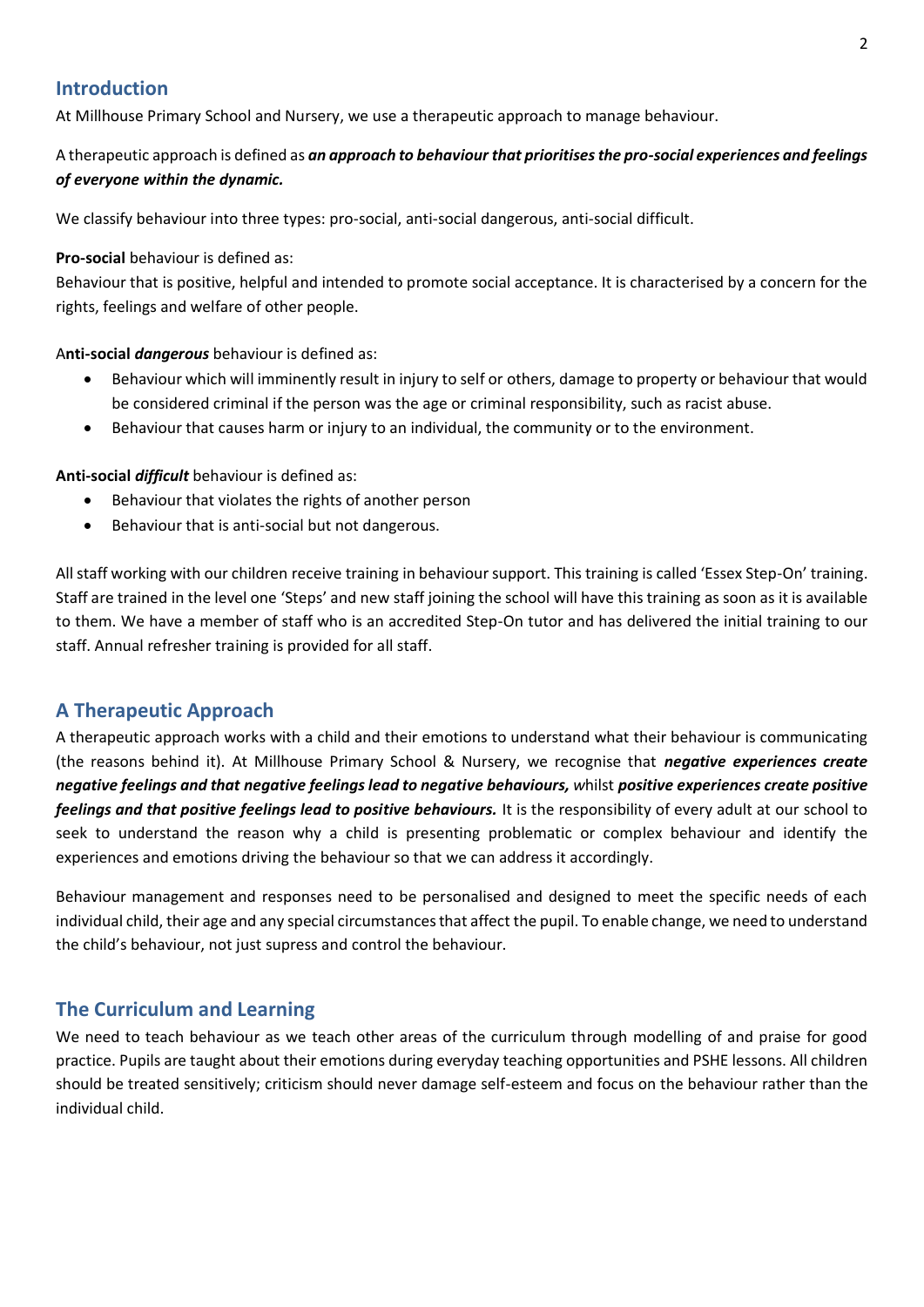### <span id="page-3-0"></span>**Promoting Pro-social Behaviour & responding to Anti-social Behaviour**

As a school, we believe that rewards are not needed to teach internal discipline and pro-social behaviour. Children will get recognition for their effort and achievements mainly through specific verbal praise and celebration which explains to the child what we are pleased with. Sometimes we will recognise exceptional effort and this can be through the use of a certificate or something personal and relatable to the child such as sharing work or experiences with another audience. We will not use rewards to control behaviour or to 'bribe' the children into behaving in a pro-social way.

### **Environment**

Our school and classrooms need to be supportive. Each class will have the following clearly displayed to encourage pro-social behaviour and support children who may be finding it difficult:

- School Star Values
- Zones of Regulation chart
- 'Emotions' vocabulary and definitions (age appropriate)
- Quiet spaces for individual children who need it
- Examples of pro-social behaviours (either through photos, explanations or celebration / recognition of children who have shown this e.g. 'I am proud' / 'Kindness' board)

We will not use displays as a way of identifying children who are displaying anti-social, difficult or dangerous behaviour (such as traffic lights or rain cloud/rainbow charts) as these can create negative feelings in children and do not change behaviour in the long term).

The following examples of the types of pro-social behaviours that we see in school and how adults respond:

| <b>Behaviour</b>                          | <b>Typical Response</b>                                    |
|-------------------------------------------|------------------------------------------------------------|
| Walking in the corridor                   | "Thank you for waking in the corridor"                     |
| Holding a door open for someone           | "Thank you, let me return the favour"                      |
| Using please and thank you                | "Well done for using good manners"                         |
| Following instructions from an adult      | "Thank you for following my instructions. It means we      |
|                                           | can all get things done nicely"                            |
| Helping an adult with a task              | "Thank you for helping - you made my job much easier"      |
| Completing their learning tasks           | "Well done for completing this. Tell me what you have      |
|                                           | learnt"                                                    |
| Helping another child with their learning | "Thank you for helping your friend - it helps everyone     |
|                                           | when we help each other"                                   |
| Helping / supporting a child who is upset | "Well done for helping your friend. I'm sure they feel     |
|                                           | better because of it"                                      |
| Inviting another child to join a game     | "Well done for helping your friend. I'm sure they          |
|                                           | appreciate being included"                                 |
| Taking a child to first aid               | "Thank you for helping your friend. It's good to know they |
|                                           | have someone to look after them"                           |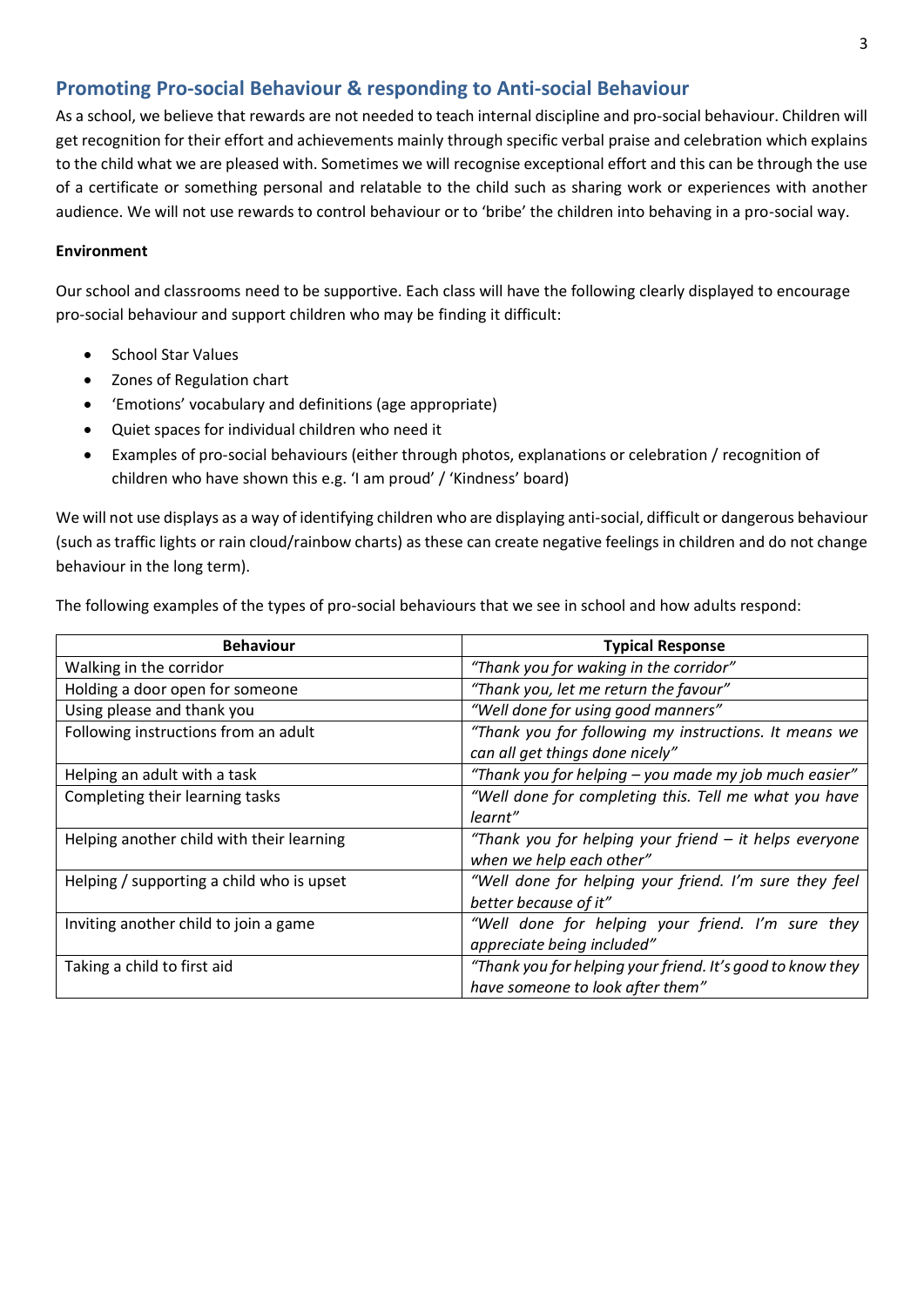The following are anti-social behaviours we see in school and how adults will respond:

**Where anti-social behaviours occur staff will promote the behaviour they need to see and then seek to discover an explanation and solution for the behaviour (See flowchart at the end of the policy).**

| <b>Behaviour</b>                                   | <b>Adult Response</b>                                      |
|----------------------------------------------------|------------------------------------------------------------|
| Running in the corridor                            | "Walking in the corridor, thank you."                      |
| Climbing on furniture or on fences                 | Use of de-escalation script                                |
| Swearing at children                               | "NAME, kind words, thank you".                             |
|                                                    | Education consequence around swearing                      |
| Swearing at adults                                 | Use of de-escalation script                                |
|                                                    | Logical consequence                                        |
| Punching or kicking (towards adult or child)       | Use of de-escalation script.                               |
|                                                    | Use of steering, guiding, escorting away.                  |
|                                                    | Logical consequence                                        |
| Rough play                                         | "NAME, safe play, thank you"                               |
|                                                    | Logical consequence                                        |
| Refusing to complete work                          | Remind child that any unfinished work will need to be      |
|                                                    | completed.                                                 |
|                                                    | Support the child in any way to ensure unmet needs are     |
|                                                    | catered for.                                               |
| Refusing to listen to adults                       | Use of se-escalation script.                               |
|                                                    | NB Lack of eye contact may not be evidence of not          |
|                                                    | listening.                                                 |
|                                                    | Follow up when child is regulated.                         |
| Using unkind words                                 | "NAME, kind words please. We want our friends to feel      |
|                                                    | respected"                                                 |
| Walking out of class                               | "NAME, it is safer for you to be in the class."            |
|                                                    | Use of dis-empowering language                             |
| Shouting / calling out                             | <b>Tactical ignoring</b>                                   |
|                                                    | "NAME, wait for your turn to speak, thank you"             |
| Disrupting learning through distracting behaviours | "NAME, our class want to learn. I'd like you to listen and |
|                                                    | learn too, thank you"                                      |

### **De-Escalation Script**

- Child's name
- <sup>I</sup> can see something has happened
- I am here to help
- Talk and I will listen
- Come with me and .

### **De-escalation body language**

- Outside of an outstretched arm
- Good distance
- Standing to the side
- Relaxed hands
- Managing height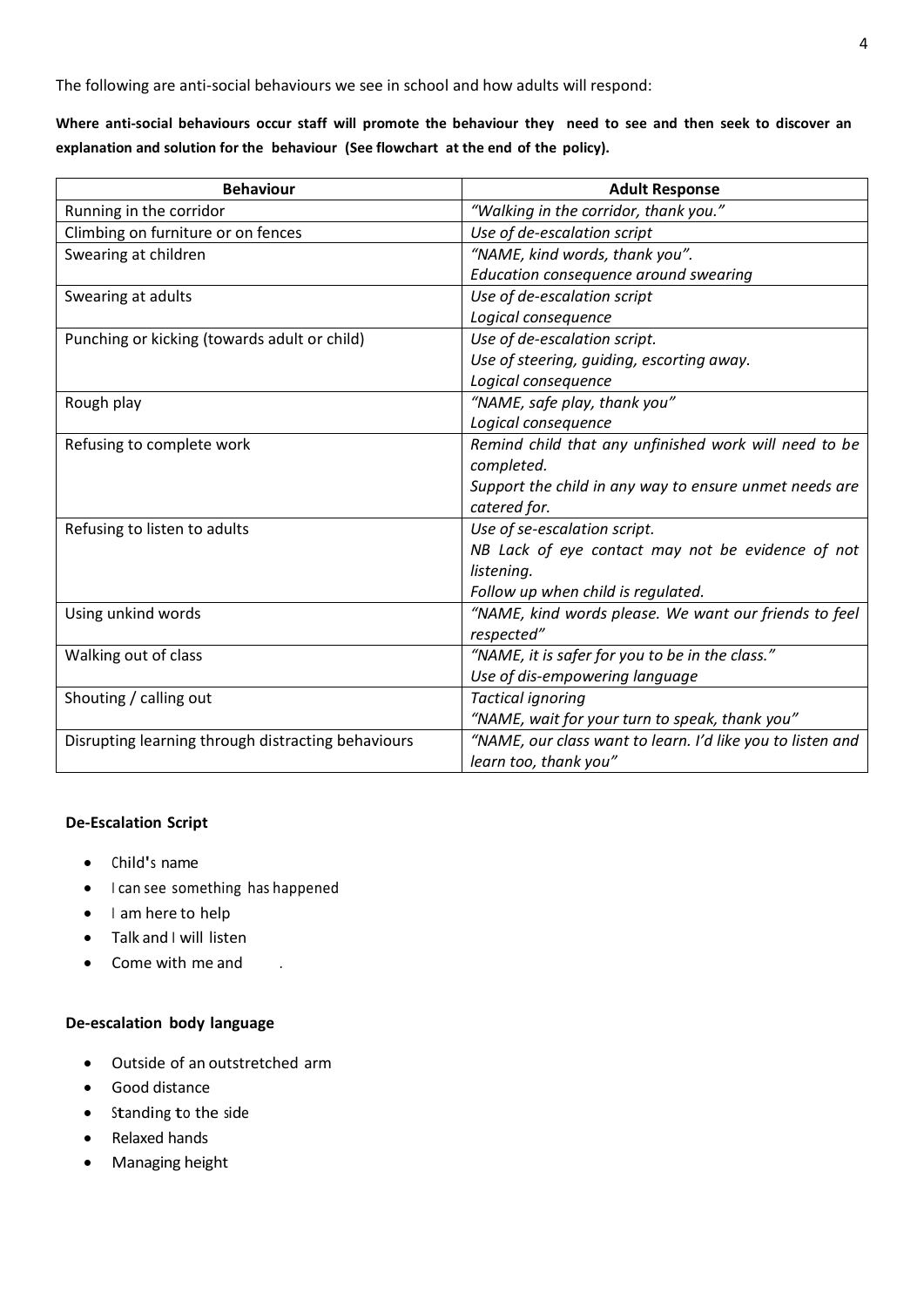### *Consequences – Protective and Educational*

Following the above, if there is a need for further action then this would take the form of consequences.

Consequences are a something that logically or naturally follows from an action. The use of consequences serves two purposes: to protect the rights of others and/or to teach and support the child to behave differently next time. At Millhouse Primary School & Nursery, we use consequences rather than punishments as we believe that a child needs to learn and understand what causes their behaviour and how to change it in the long term.

We do not use 'blanket consequences' (such as keeping a whole class in at break time) as these only serve to create negative feelings for children who have not displayed the anti-social behaviour.

### **Protective Consequences**

These protect the rights of others and remove a freedom to manage any harm and could include:

- An increased staff ratio
- Change of timetable
- Missing part of a break or lunch time
- A different working space (e.g. working outside the class or in a different room)
- Removal of a specific linked activity (e.g. missing a football session if the behaviour was linked to this)
- Exclusion (see Appendices)

Protective consequences must always be accompanied / followed by an educational consequence so that the child can work towards regaining the freedom that has been removed.

### **Educational Consequences**

These are required to motivate and support the child to behave differently next time and to teach the child the prosocial behaviour needed. They could include:

- Ensuring the child completes the task (providing it was achievable in the first place)
- Writing a letter of apology
- Rehearsing / modelling situation through the intentional teaching of pro-social behaviour
- Ensuring the child assists with repairs where they have caused damage (when possible and practical to do so)
- Intentionally provide educational opportunities for the child to learn about the impact of certain actions and behaviours.
- Providing the child with an opportunity to 'put things right' through a process of reflecting, repairing and restoring relationships.

### *Lunch Time Behaviour*

To enable the lunch time staff to manage behaviour effectively, we use a red / yellow card system. If a child behaves anti-socially and they have already been reminded of the expected pro-social behaviour, they will receive a yellow card. This means they will go to a lead Midday Assistant and talk through the situation and try to rectify it. If a lead MDA feels the child needs time away from the playground (red card), they will take them to our Emotional Wellbeing Coach who will ensure an educational consequence is given and start the restorative process with the child.

This process is the same for informal football games ('kick about') however, where a Sports Coach is leading a football match, they will use red and yellow cards using formal football rules, ensuring the children are taught what these are.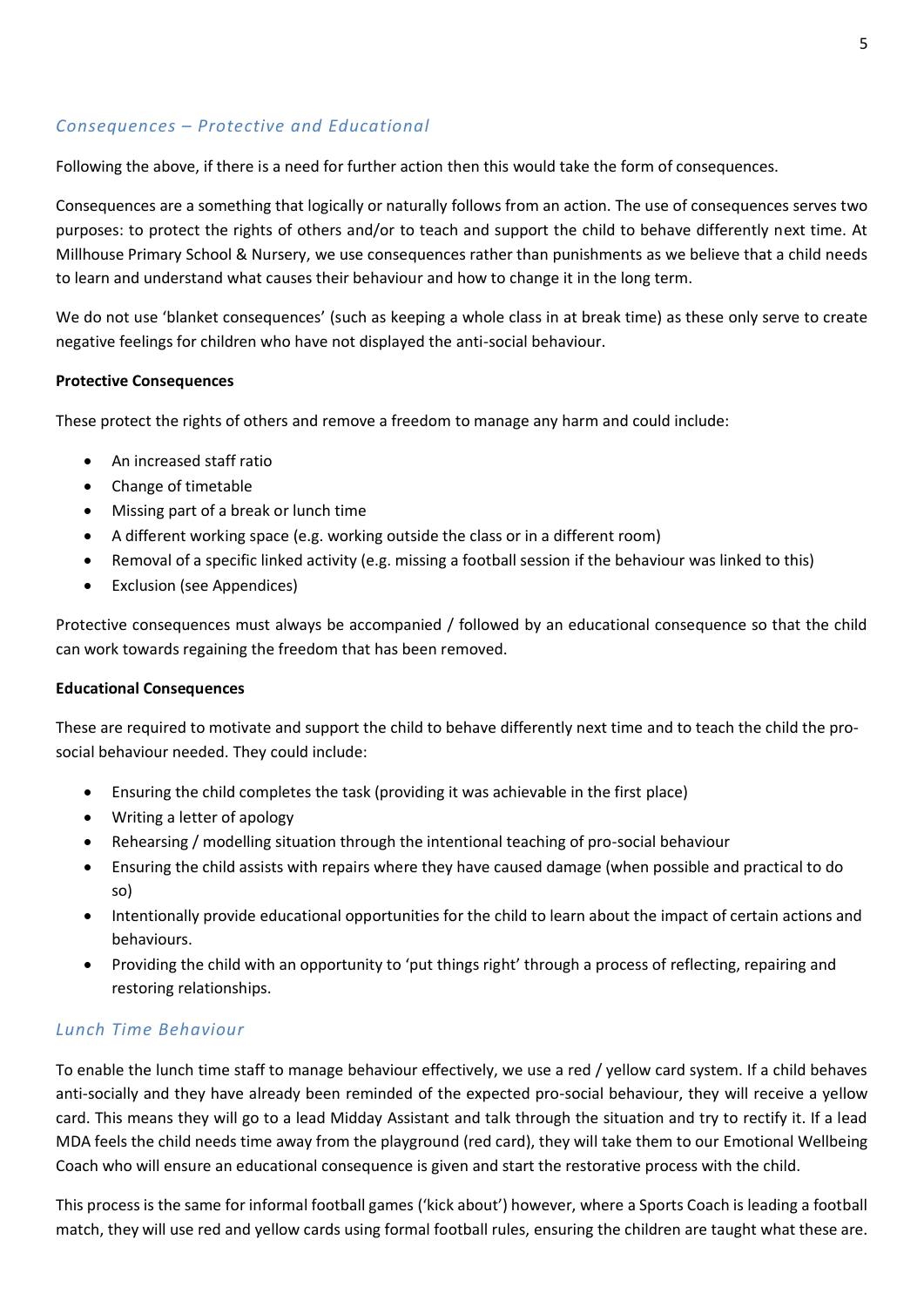### <span id="page-6-0"></span>**Inclusion & Management**

For the most part, the strategies above will work for the majority of children; however, we recognise that sometimes a child will behave in a manner that is difficult, dangerous or harmful and we must ensure that we plan for this and can support the child to change their behaviour. As an inclusive school, we will ensure we plan to meet the needs of these children using a 'Think, Plan, Respond' format. This process will be overseen by the Deputy Headteacher (Mrs Haken) and the Inclusion Leaders (Mrs Jones and Miss Durdle). Documents and a flow chart to support this are included in the appendices.

Where a child has a specific social, emotional need, it may be appropriate to complete a provision cycle or one plan.

### *Involvement of Outside Agencies*

In certain situations, it may be appropriate for the school to ask for the support or intervention from another agency. If an outside agency is contacted then parents will be informed and where necessary, permission sought for the agency's involvement.

### *Reflect, Repair and Restore*

The purpose of reflect, repair and restore is to re-visit the experience with the child when they are calm, relaxed and receptive to being reflective about the incident. It is important that this is completed with any child who has had a protective or educational consequence (for lower level behaviours, this may be a five minute conversation but could be a longer process for more serious incidents).

An adult in school will re-visit the experience by retelling and exploring the incident with a changed set of feelings. The adult may ask the child questions to:

- Explore what happened (tell the story)
- Explore what people were thinking and feeling at the time.
- Explore who has been affected and how.
- Explore how relationships can be repaired.
- Summarise what we have learnt so we are able to respond differently next time.

Some examples of restoration questions may be:

- What would you like to happen next?
- How can we make things better for you and others affected?
- If everything was going to be alright, what would need to happen?
- How can you put this right?
- How can we make it ok for the next time something happens?

### *Reporting on CPOMS*

We use CPOMS to report all safeguarding concerns as well as significant behaviour concerns. Every member of staff has access to CPOMS (either directly or through their line manager) and should complete a CPOMS incident report for the following:

- Any dangerous or harmful behaviour
- Where there has already been several lower level anti-social behaviour incidents
- Where the learning was significantly disrupted
- Where behaviour was significantly dis-respectful or rude.
- Where a child has needed a protective consequence (including red cards at lunchtime)
- Where there are concerns that behaviour was unusual for a child.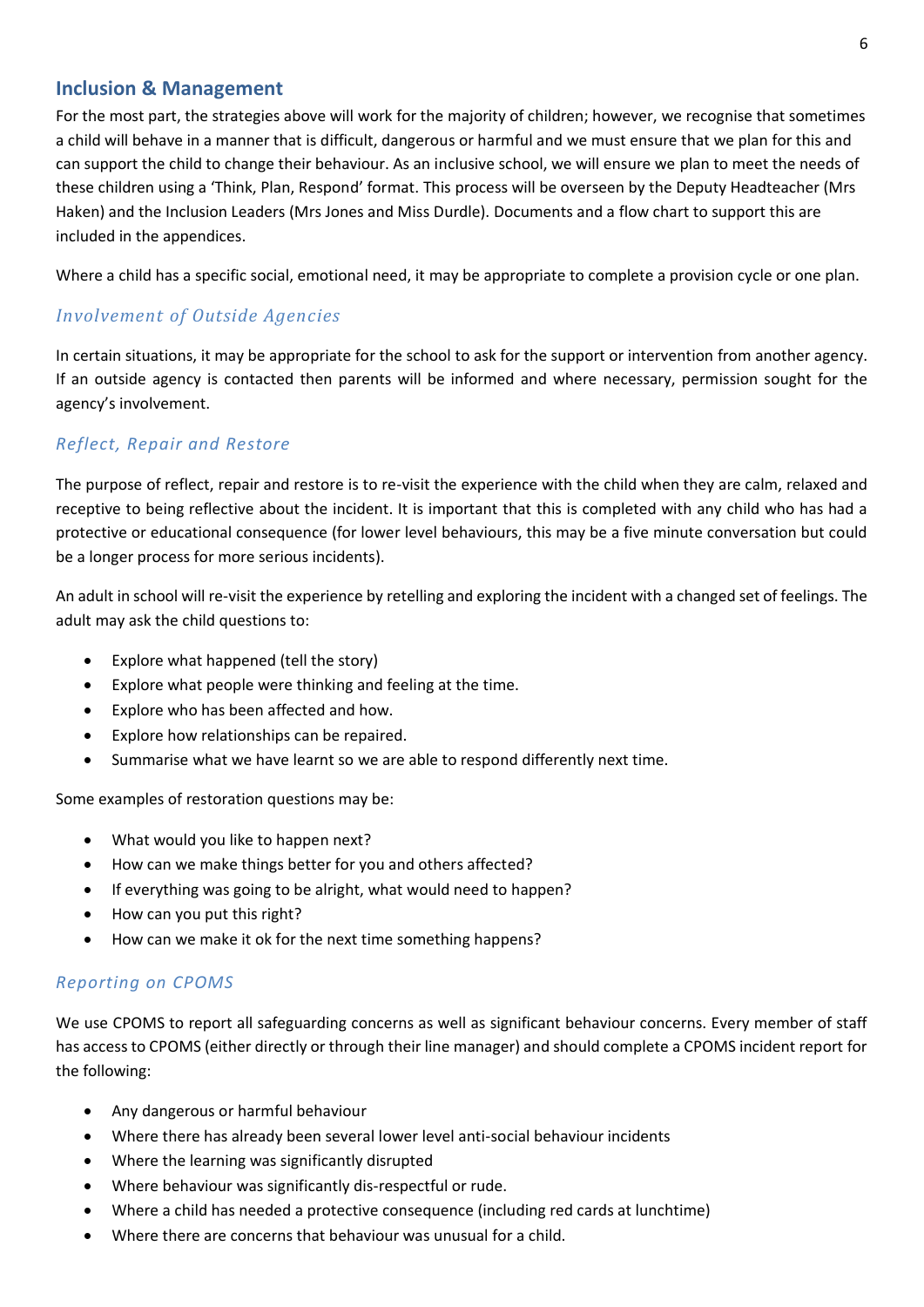### <span id="page-7-0"></span>**Bullying**

Please see our Anti-Bullying policy.

### <span id="page-7-1"></span>**Complaints or Issues**

If there is an issue with a child's behaviour, parents should in the first instance, speak to their child's teacher. If the matter is not resolved, an appointment can be made with the Headteacher or Deputy Headteacher. Where necessary, the involvement of our Learning Mentor or Behaviour for Learning Coach can be used to help resolve any issues between pupils and/or parents.

### <span id="page-7-2"></span>**Monitoring**

It is the responsibility of the Head Teacher, or any other delegated staff member, to monitor the use of the agreed behaviour system. Systems will be monitored on a regular basis and updated as necessary.

It is the responsibility of the Head Teacher to report any exclusion (fixed or permanent) to the appropriate authorities, including the Governing Body.

It is the responsibility of the Governing Body to report the number of exclusions each year to the Local Authority and/or the Department for Education.

### <span id="page-7-3"></span>**Review**

This policy will be reviewed annually.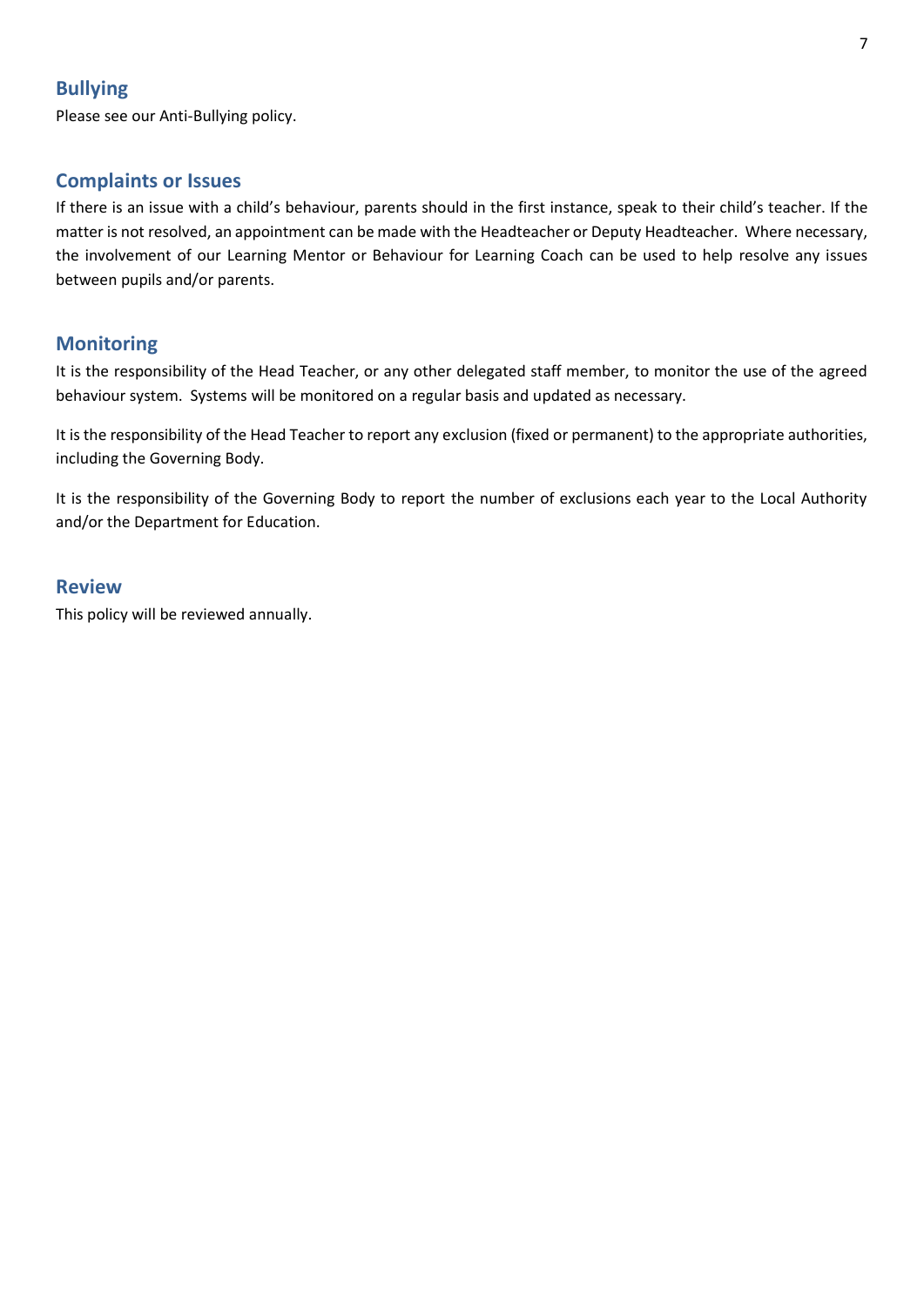### <span id="page-8-1"></span><span id="page-8-0"></span>**Exclusion Procedure**

As an alternative to exclusion, pupils may be offered a changed school day. This means they will be required to attend from 8am to 1pm. and educated separately from their class for a period of 1-3 days.

If a fixed-term exclusion is issued the school will follow the statutory guidance from the DfE.

The following behaviour could lead to fixed-term exclusion:

- Continuing refusal to follow reasonable adult requests.
- Fighting in or around the school.
- Verbal, physical, sexual or emotional abuse of another person.
- Acting in a manner likely to cause danger to themselves or others.
- Acts of vandalism.
- Incidents that might continue if there was not a 'cooling off period'.
- Any other situation where the Headteacher or Deputy Headteacher considers fixed-term exclusion appropriate.

After each fixed term exclusion, the Head Teacher will call a post exclusion meeting with the pupil and their family to discuss their child's return to school. In some circumstances a contract will be made between the family and the school with the intention of avoiding further exclusion. This may be in the form of a Pastoral Support Plan which may include part time attendance or a Consistent Management Plan.

The exclusion process is used for three main purposes:

- To give clear warning to the pupil and their family that the behaviour is unacceptable and must change if the child is to remain in the school.
- To allow a cooling off period.
- To enable pupils to learn in a safe, calm environment.

Prior to exclusion, a range of strategies and, in the case of pupils with disabilities, reasonable adjustments will have normally been tried.

- A pupil's first exclusion will normally be for one to two days.
- A second exclusion will normally be for three days. Following the second exclusion, we will consider whether pupils should be on the SEND register.
- A third exclusion will normally be for five days.

During each exclusion, the Head Teacher will consider whether:

- Further investigation of the incident is needed.
- The pupil should be permanently excluded.
- The pupil should have a managed change of school.
- Additional resources are available which may allow the pupil to remain in the school without further exclusions such as a referral to 'Team Around the Family' or 'Family Solutions'.

The following behaviour could lead to permanent exclusion:

- Serious incidents or assault including using threatening behaviour on another pupil, member of staff or visitor.
- Endangering lives.
- Persistent unacceptable behaviour, inducing frequent refusal to follow school Rules and Regulation as outlined above which has not been modified by fixed-term exclusion.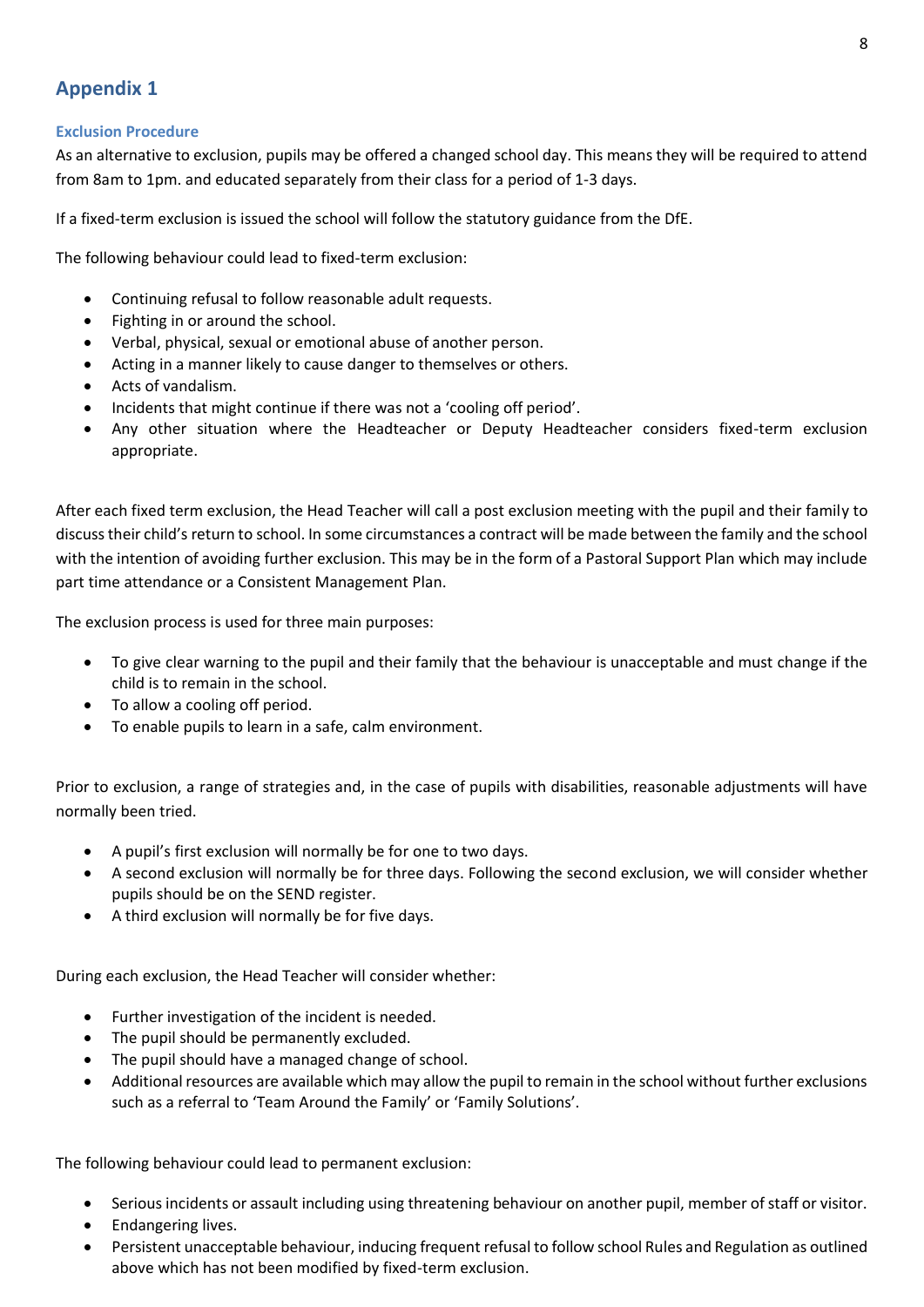- Possession of drugs/drug paraphernalia and/or alcohol
- Possession of a weapon

Supervised education is provided from the 6th day of exclusion. Work will be provided from the 1st day of exclusion. It must be returned to school and marked. The child must not be in a public place during school hours for the period of the exclusion. Pupils must not return to school property without consent from the Head Teacher and cannot attend school events during this time.

Parents have the right of appeal to any exclusion and should put this in writing to the Chair of governors.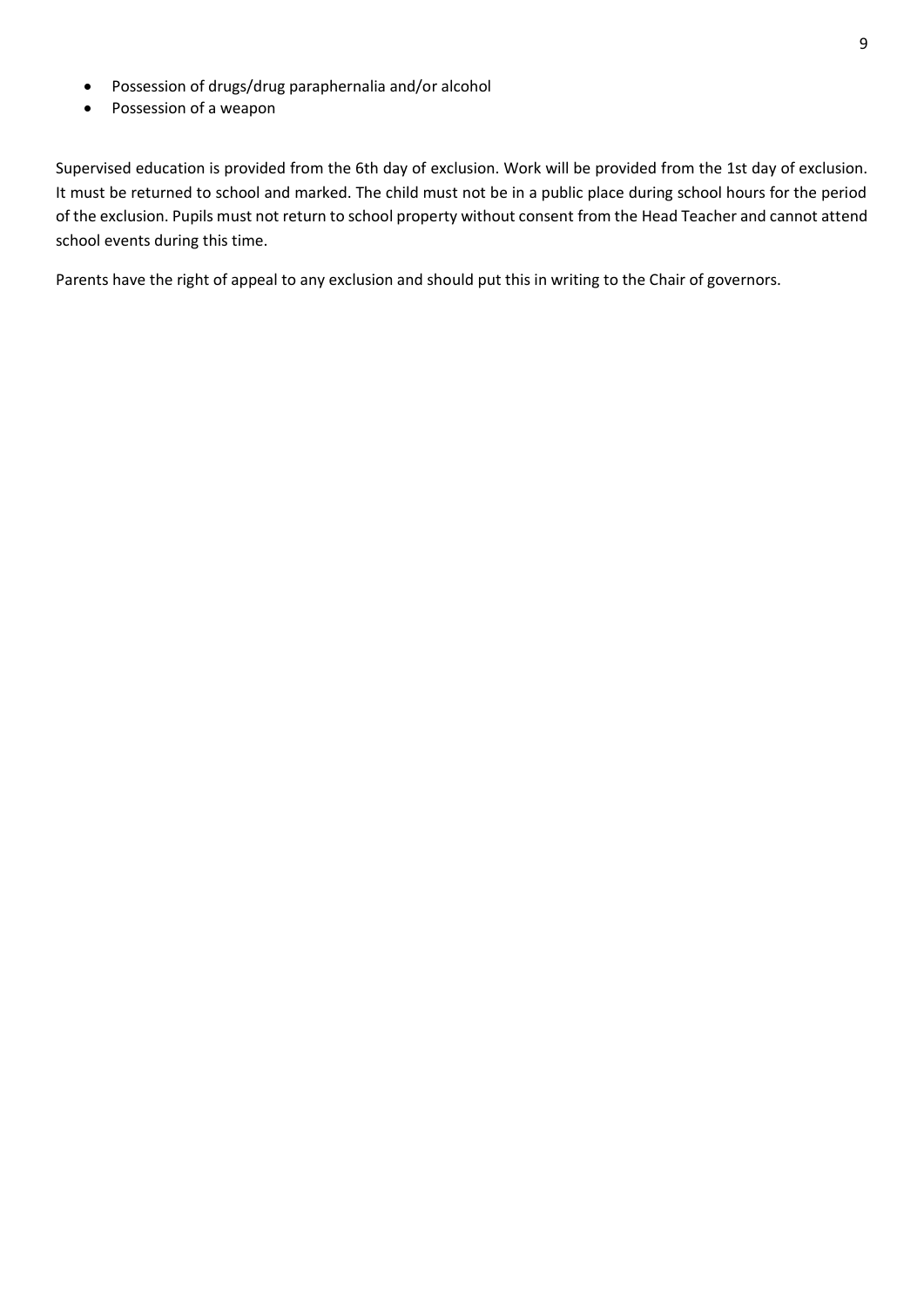## <span id="page-10-1"></span><span id="page-10-0"></span>**Recognising & encouraging pro-social behaviour**

| <b>Do</b>                                                                                                                                                                                                                                                                                                                                                                                                                                                                                                                                                                                                                                                                                                                                                                                                                                                                                                               | Don't                                                                                                                                                                                                                                                                                                                                                                                                         |
|-------------------------------------------------------------------------------------------------------------------------------------------------------------------------------------------------------------------------------------------------------------------------------------------------------------------------------------------------------------------------------------------------------------------------------------------------------------------------------------------------------------------------------------------------------------------------------------------------------------------------------------------------------------------------------------------------------------------------------------------------------------------------------------------------------------------------------------------------------------------------------------------------------------------------|---------------------------------------------------------------------------------------------------------------------------------------------------------------------------------------------------------------------------------------------------------------------------------------------------------------------------------------------------------------------------------------------------------------|
| Use verbal praise that specifically explains the<br>pro-social behaviour<br>Recognise the exceptional as well as the effort<br>made by a pupil<br>Display examples / definitions of different pro-<br>social behaviours<br>Use strategies / recognition tools such as a<br>$\bullet$<br>'kindness bucket' for children to recognise and<br>acknowledge pro-social behaviour.<br>Reward whole class behaviours, including<br>everyone in the reward where possible.<br>Use postcards / notes home to recognise and<br>praise pro-social behaviours.<br>Stickers and certificates can be used for<br>recognition if it helps to build communication<br>for the child. These must always be<br>accompanied by the verbal praise explanation.<br>Ensure the child experiences positive activities<br>and affirmations more often than not.<br>Give a maximum or 2 clear warnings that<br>explain what behaviour is expected | Use rewards as a way of controlling the<br>behaviour through bribery.<br>Give out so many points / stickers etc that they<br>become meaningless and tokenism.<br>Overtly display any reward system that<br>identifies individuals.<br>Have individual reward systems (unless this is<br>part of a child's SEMH plan / provision cycle)<br>Remove points or rewards that have already<br>been earned or given. |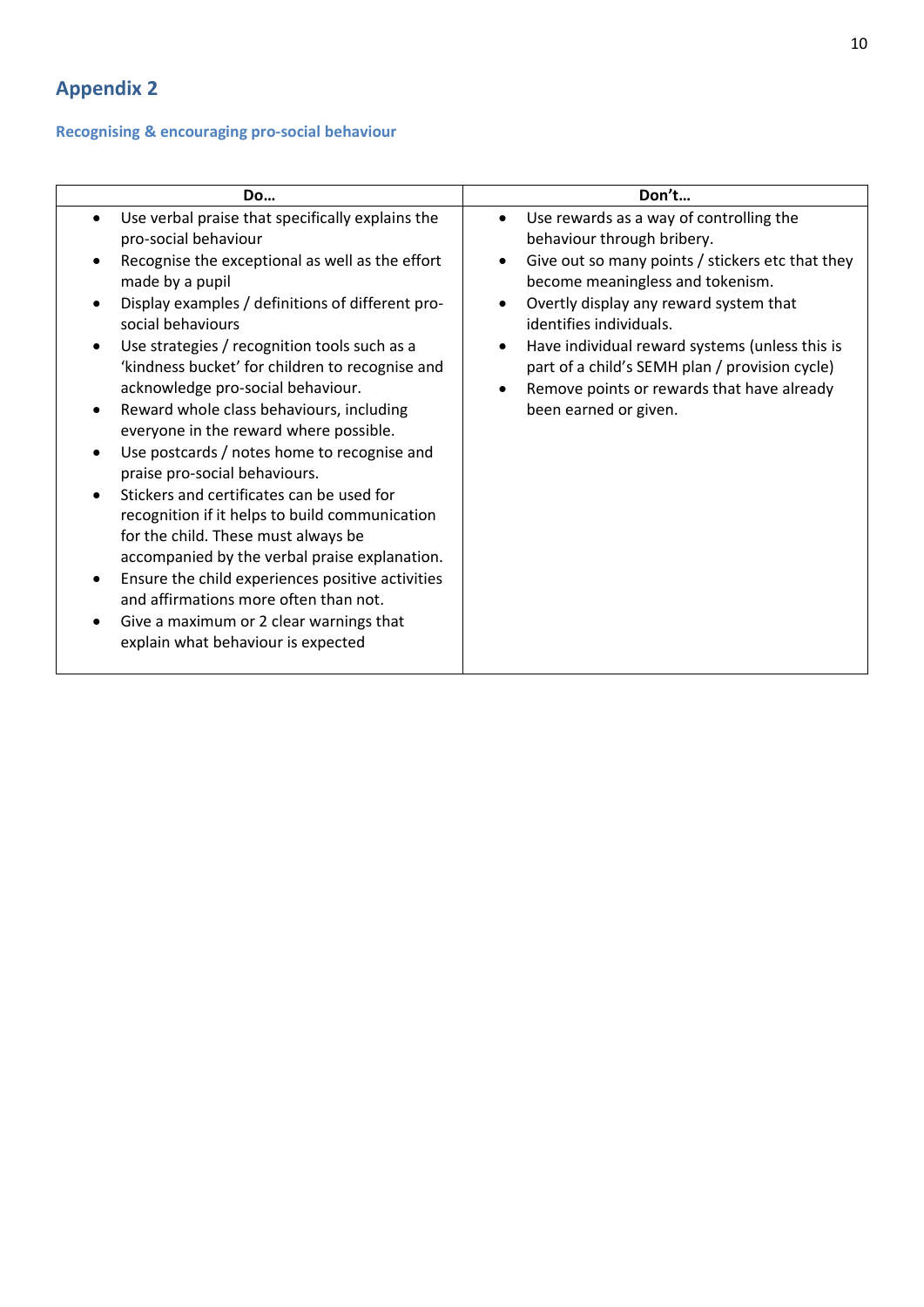### <span id="page-11-1"></span><span id="page-11-0"></span>**Use of consequences**

Some further examples of protective & education consequences and when to use them.

| <b>Protective Consequences</b>                                                                                                                                                                                                                          | Purpose / Reason                                                                                                                                                         | Don't                                                                                                                                                                                                                                                                                                                                                                                                                                        |
|---------------------------------------------------------------------------------------------------------------------------------------------------------------------------------------------------------------------------------------------------------|--------------------------------------------------------------------------------------------------------------------------------------------------------------------------|----------------------------------------------------------------------------------------------------------------------------------------------------------------------------------------------------------------------------------------------------------------------------------------------------------------------------------------------------------------------------------------------------------------------------------------------|
| Miss part or all of break / lunchtime                                                                                                                                                                                                                   | To complete work missed / To discuss<br>behaviour / To set or explain<br>expectations / To remove or limit harm<br>to others on the playground                           | Use because a child hasn't<br>$\bullet$<br>completed homework - this<br>can be encouraged by the use<br>of a 'voluntary' homework club<br>and a conversation with parent.<br>Leave the child to sit and<br>$\bullet$<br>'stew'. There needs to be an<br>educational consequence that<br>runs alongside this.<br>Use this as a blanket<br>$\bullet$<br>consequence for all children in<br>the class - only for those who it<br>applicable to. |
| Different working space: could be within<br>the classroom or in another suitable place<br>(including another class); needs to be<br>followed up with a conversation to set<br>expectations and ensure child knows what<br>to do to behave pro-socially. | To allow pupil to complete task without<br>distraction / To remove the risk of harm /<br>To remove the risk of disruption to<br>others' learning                         | Send a child out of class for<br>$\bullet$<br>longer than necessary (the<br>shortest amount of time<br>possible)<br>Send a child out of class<br>$\bullet$<br>without any work to complete<br>Ask the child to stand outside<br>$\bullet$<br>the classroom                                                                                                                                                                                   |
| Use of an additional adult (including the<br>class LSA)                                                                                                                                                                                                 | To lower risk of harm to others / To act<br>as a prompt for pro-social behaviour / To<br>escort a child to and from different<br>places around the school                | Allocate an adult to a child on a<br>$\bullet$<br>full-time basis. If this is needed,<br>the Inclusion Team will decide<br>who and when.                                                                                                                                                                                                                                                                                                     |
| Time out with Ms Slade                                                                                                                                                                                                                                  | To allow the pupil time to reflect and be<br>ready to learn / To remove the risk of<br>disruption to learning / To allow the<br>child to complete work under supervision | Send a child for low level<br>$\bullet$<br>behaviours or if other<br>strategies haven't been used<br>first<br>Decide the child needs to<br>$\bullet$<br>spend the rest of the lesson or<br>day with her. This will be<br>decided by JS and/or SMT.                                                                                                                                                                                           |
| Removal of specific, linked activities                                                                                                                                                                                                                  | To remove the risk of harm / To allow an<br>education consequence to be carried out<br>linked to the activity removed                                                    | Remove an activity if it is not<br>$\bullet$<br>linked to the anti-social<br>behaviour (e.g. banning<br>football because of disruptive<br>class behaviour). This is a<br>punishment not a<br>consequence.<br>Remove an activity without<br>planning an educational<br>consequence that helps the<br>child 'earn back' the activity.                                                                                                          |
| Reduced / Changed Timetable - only HT<br>or DHTs can authorise this                                                                                                                                                                                     | To lower the risk of harm / To prevent<br>exclusion / To enable a phased return to<br>school following an exclusion or period<br>out of schooling.                       |                                                                                                                                                                                                                                                                                                                                                                                                                                              |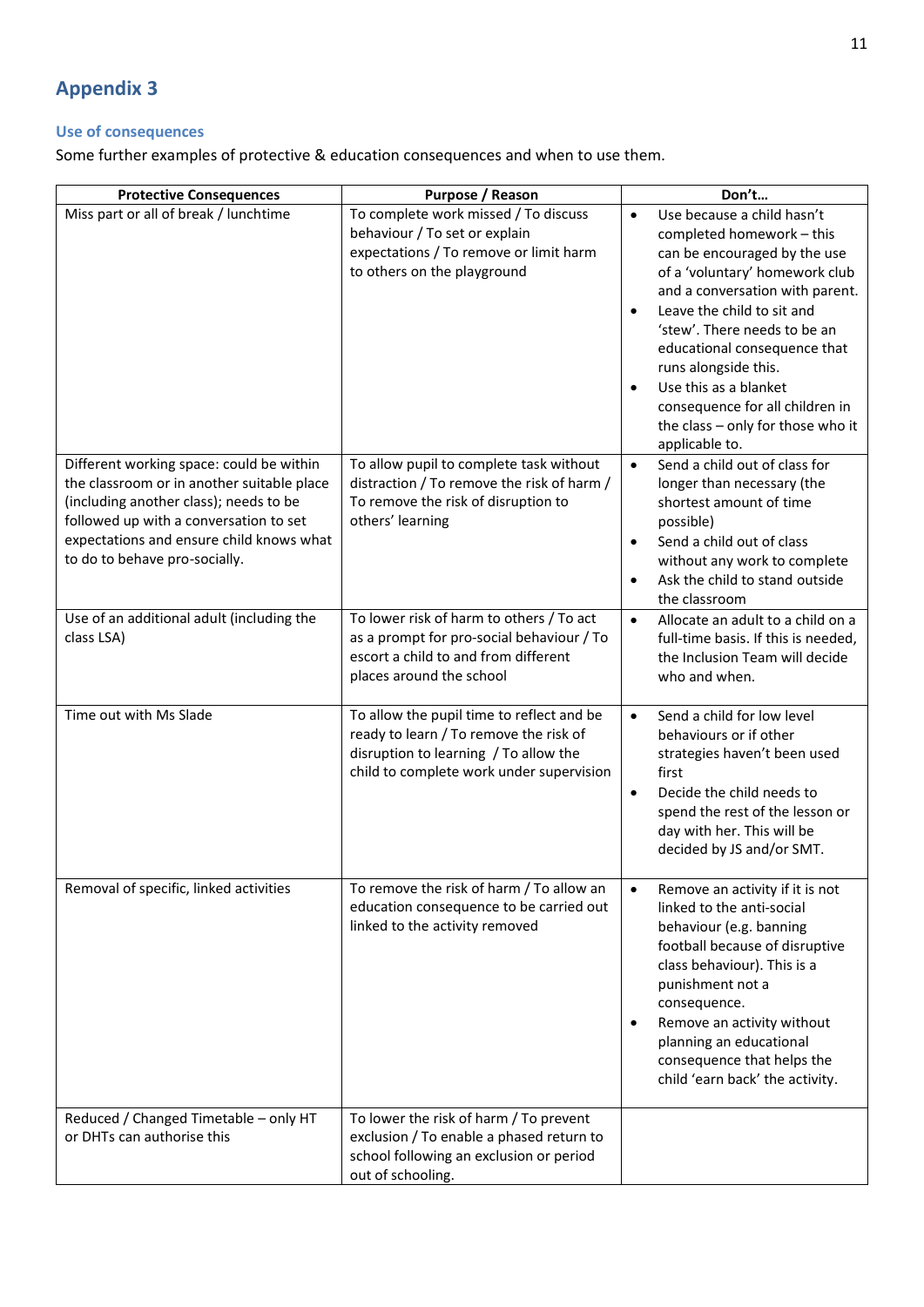| <b>Educational Consequences</b>                                                                                                               | Purpose / Reason                                                                                                                                                                                                    | Don't                                                                                                                                                                                                                                                                                                                         |
|-----------------------------------------------------------------------------------------------------------------------------------------------|---------------------------------------------------------------------------------------------------------------------------------------------------------------------------------------------------------------------|-------------------------------------------------------------------------------------------------------------------------------------------------------------------------------------------------------------------------------------------------------------------------------------------------------------------------------|
| Completing work deliberately not done<br>during a break time                                                                                  | To ensure pupil is learning and is ready<br>for next lesson                                                                                                                                                         | Ask a child to complete work if they<br>$\bullet$<br>are unable to access it and the anti-<br>social behaviour was because it<br>was too difficult or they were<br>anxious about it.<br>Expect the child to complete the<br>work if they are not emotionally<br>regulated at that time. They must<br>be ready to complete it. |
| Conversation with Ms Slade or SMT -<br>$10-15$ mins                                                                                           | To discuss behaviour choices or reasons<br>/ To ensure pupil is ready to learn / To<br>ensure pupil knows how to behave pro-<br>socially.                                                                           | Send a child without checking with<br>$\bullet$<br>JS or SMT that they are available<br>and this is appropriate action.                                                                                                                                                                                                       |
| Write a letter of apology - this could be<br>during a break time or completed at<br>home                                                      | To enable the pupil to reflect on their<br>behaviour and show remorse / To<br>ensure the pupil can identify ways to<br>rectify their behaviour.                                                                     | Use this consequence if a child<br>$\bullet$<br>struggles with writing or writing is a<br>trigger to anti-social behaviour.                                                                                                                                                                                                   |
| Using role play, puppets, comic strips or<br>social stories                                                                                   | To help the pupil understand their<br>behaviour / To help the pupil identify<br>how their behaviour affected others /<br>To ensure the pupil knows how to<br>manage their emotions or the situation<br>differently. | Try to complete this if the child is in<br>$\bullet$<br>crisis.                                                                                                                                                                                                                                                               |
| Activities that show the pupil how to<br>behave pro-socially (e.g. learning the<br>rules of a game, supporting the running<br>of an activity) | To help the pupil understand how to<br>play a game / activity in a pro-social<br>manner / To help the pupil recognise<br>anti-social behaviour and its effect on<br>the activity.                                   | Use this if it increases the risk of<br>$\bullet$<br>harm to the pupil or others                                                                                                                                                                                                                                              |
| Tidying or cleaning mess made or<br>mending something that is broken                                                                          | To ensure the pupil recognises the<br>consequences of their actions / To put<br>right their behaviour                                                                                                               | Try to complete this if the child is in<br>$\bullet$<br>crisis or it increases the risk of<br>harm.                                                                                                                                                                                                                           |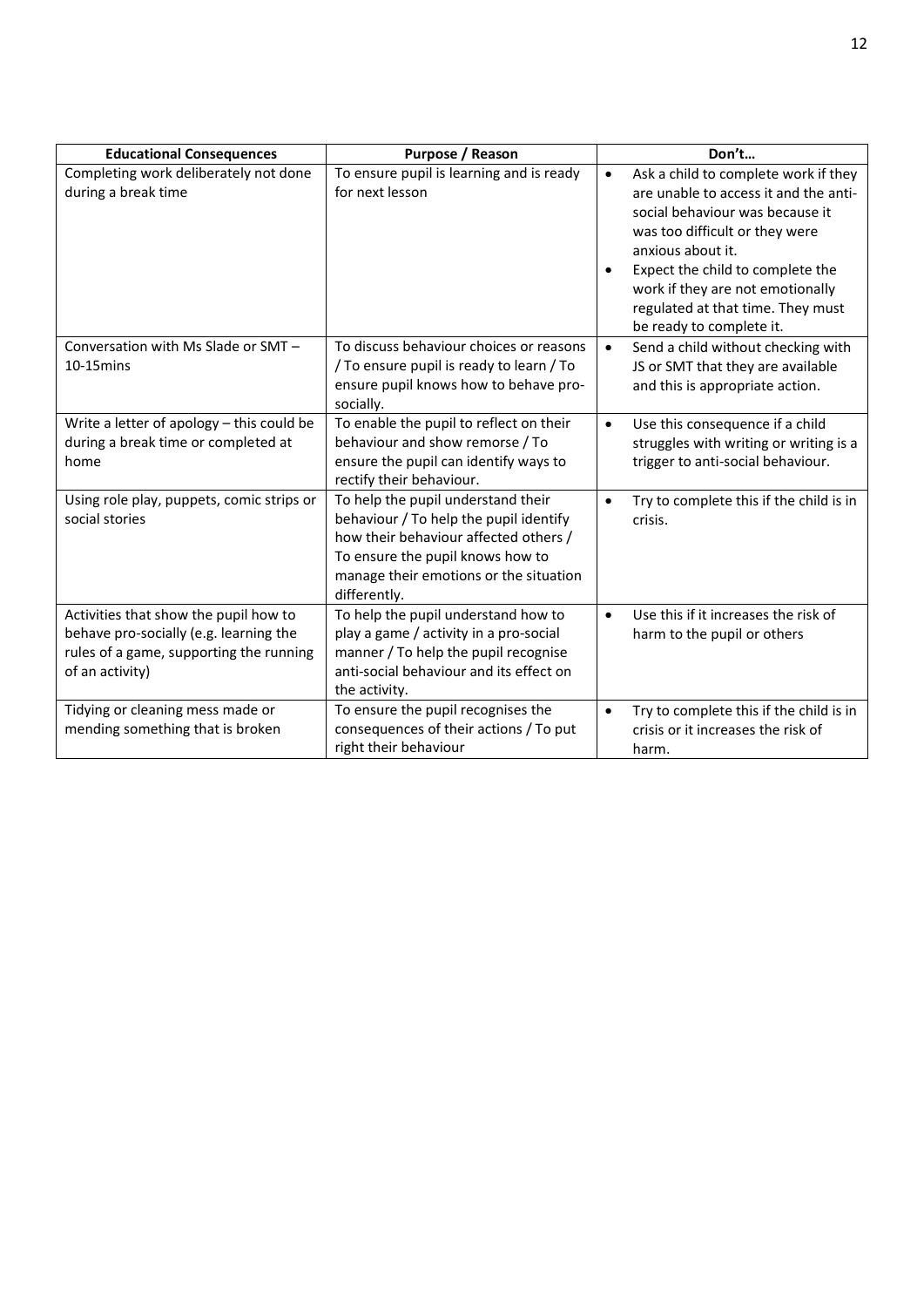### <span id="page-13-1"></span><span id="page-13-0"></span>**Managing / Supporting Behaviour Flow Chart**

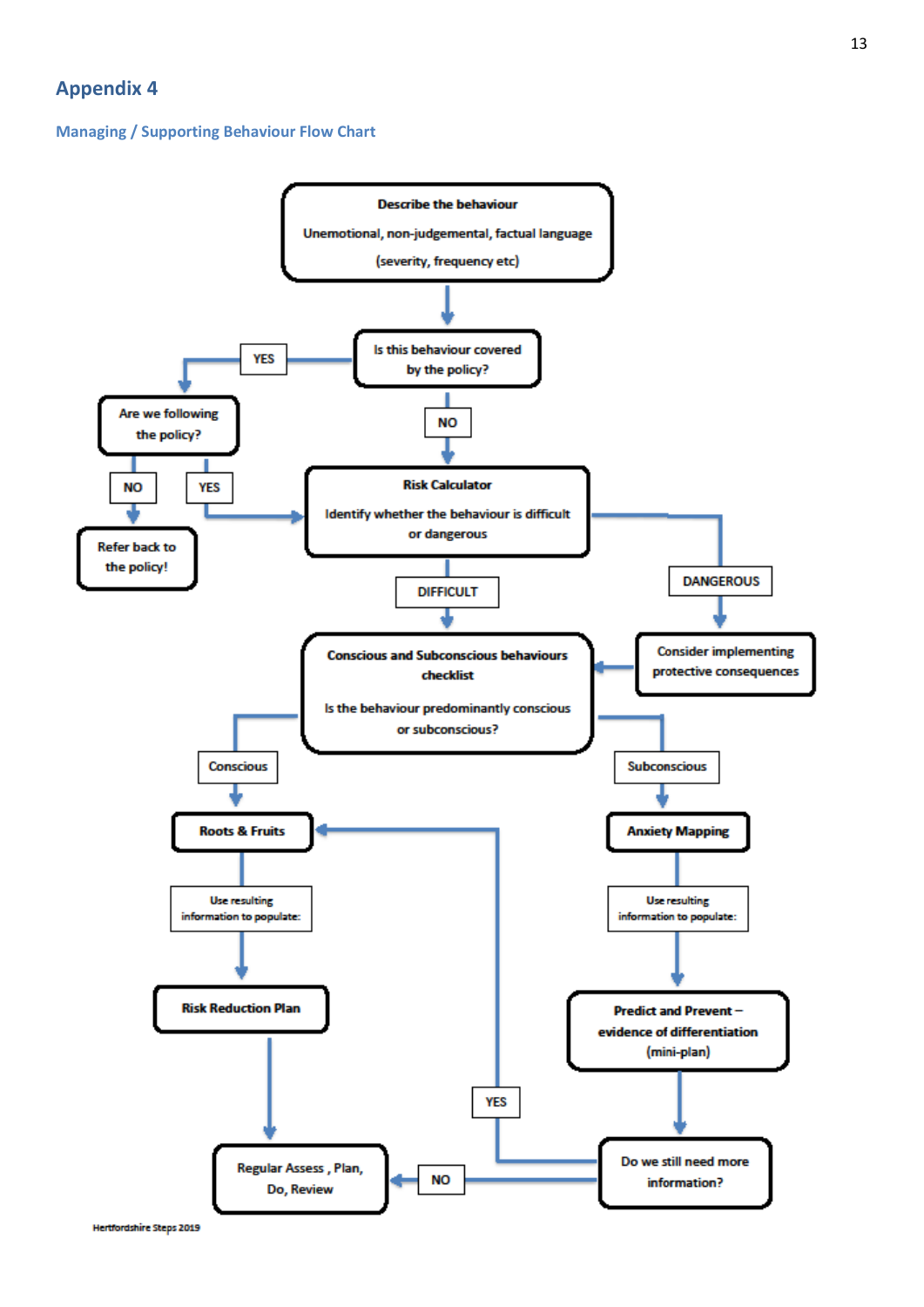### <span id="page-14-1"></span><span id="page-14-0"></span>**Conscious or sub-conscious behaviour**

# **Conscious Behaviour Checklist**

| Question                                                   | Response |
|------------------------------------------------------------|----------|
| What is their desired outcome from their<br>behaviour?     |          |
| What is the motivation to behave                           |          |
| antisocially?                                              |          |
| What is the motivation to behave pro-<br>socially?         |          |
| What are the expected consequences?<br>(Limits to freedom) |          |
| How can I impact on the child's beliefs or<br>values?      |          |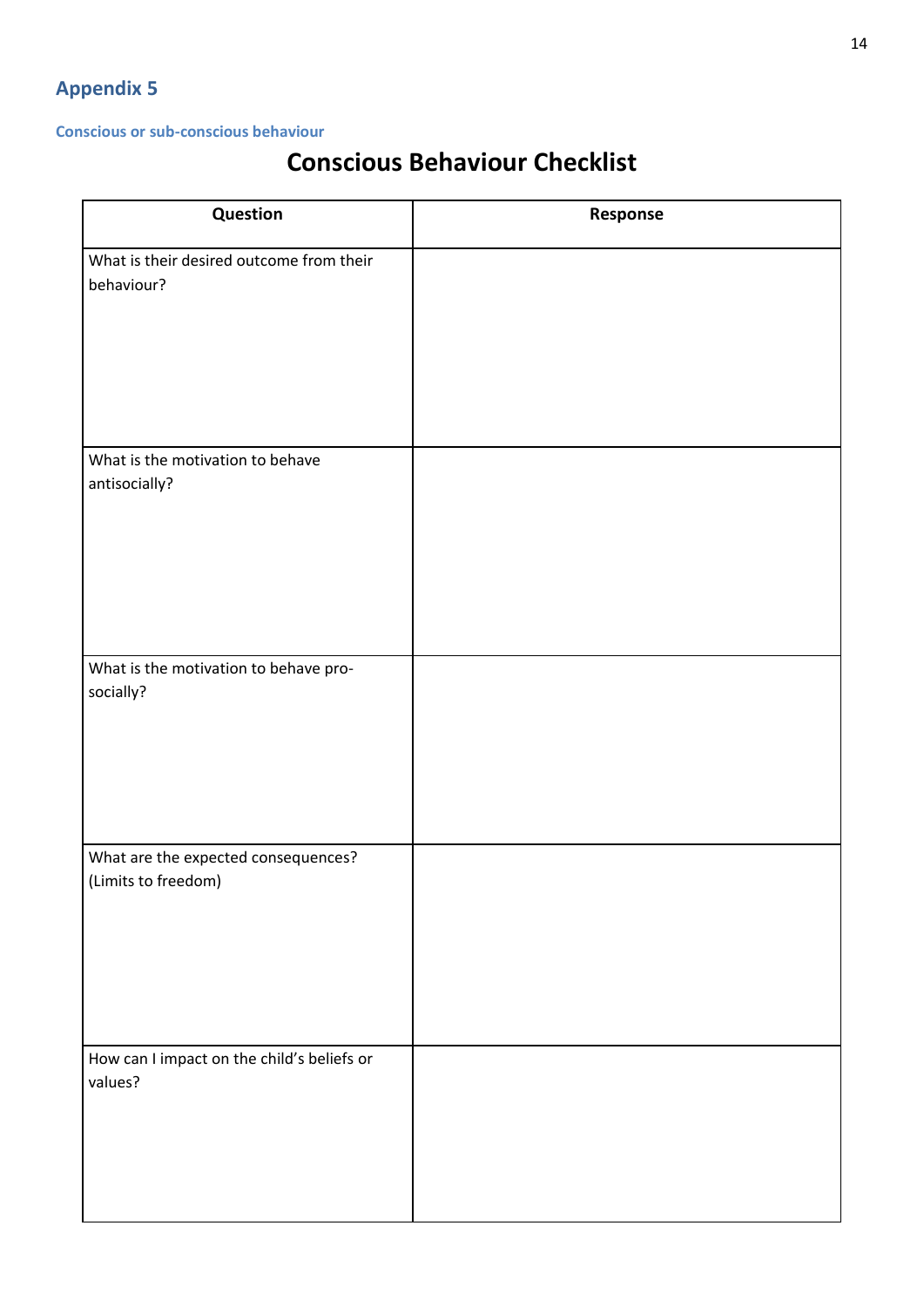# **Subconscious Behaviour Checklist**

| <b>Question</b>                                                                                    | Response |
|----------------------------------------------------------------------------------------------------|----------|
| Is the behaviour medical?                                                                          |          |
| Is the behaviour habitual?                                                                         |          |
| What is causing the fear?                                                                          |          |
| (topic, adult, time, activity, peers, transition, noise<br>etc)                                    |          |
| What is causing the anger?<br>(topic, adult, time,<br>activity, peers, transition, noise etc)      |          |
| What is causing the confusion?<br>(topic, adult, time,<br>activity, peers, transition, noise etc)  |          |
| What is causing the embarrassment? (topic, adult,<br>time, activity, peers, transition, noise etc) |          |
| What is causing the anxiety?<br>(topic, adult, time,<br>activity, peers, transition, noise etc)    |          |
| What is over stimulating or overwhelming them?                                                     |          |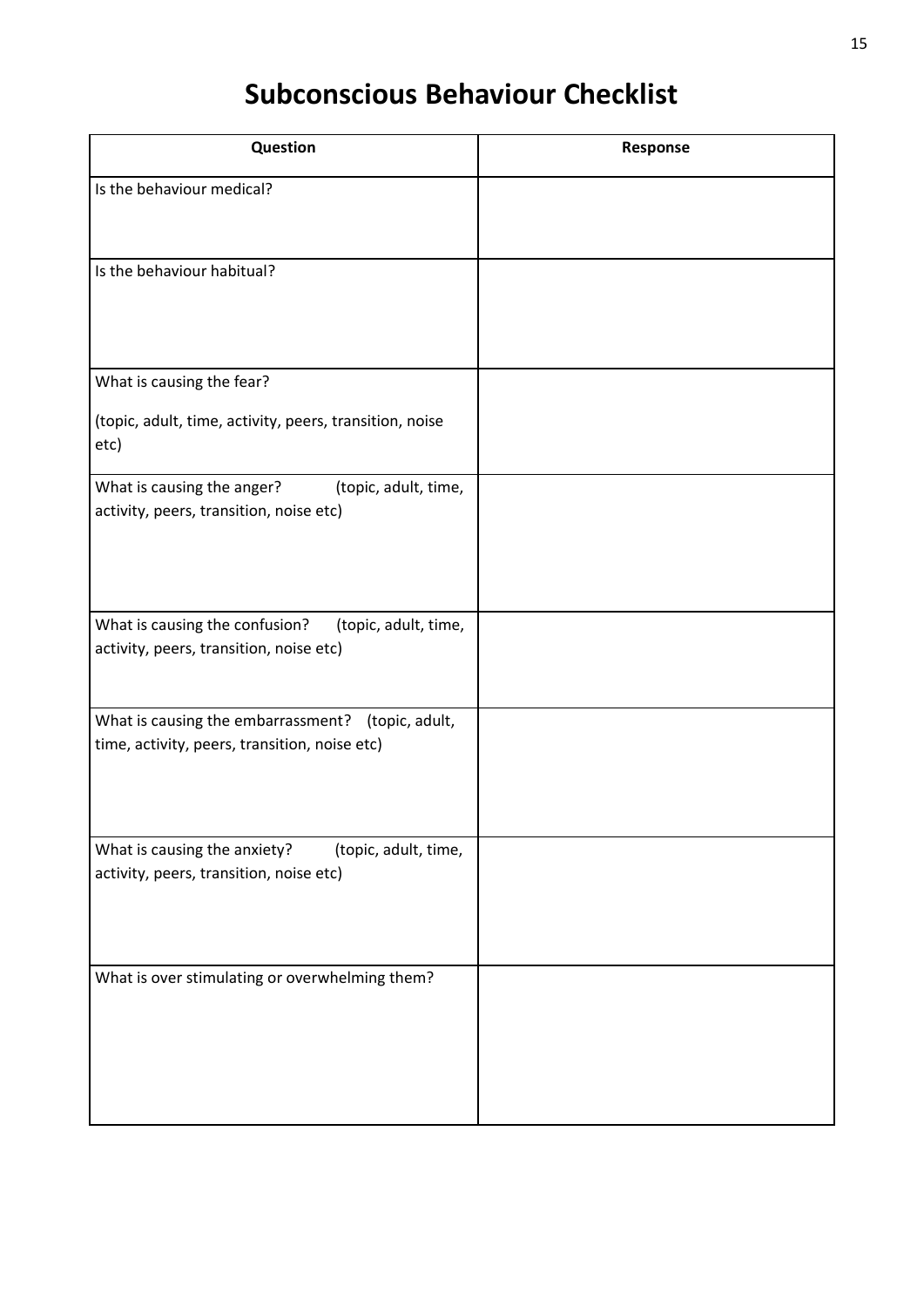### <span id="page-16-1"></span><span id="page-16-0"></span>**Roots and Fruits**

# Roots and Fruits

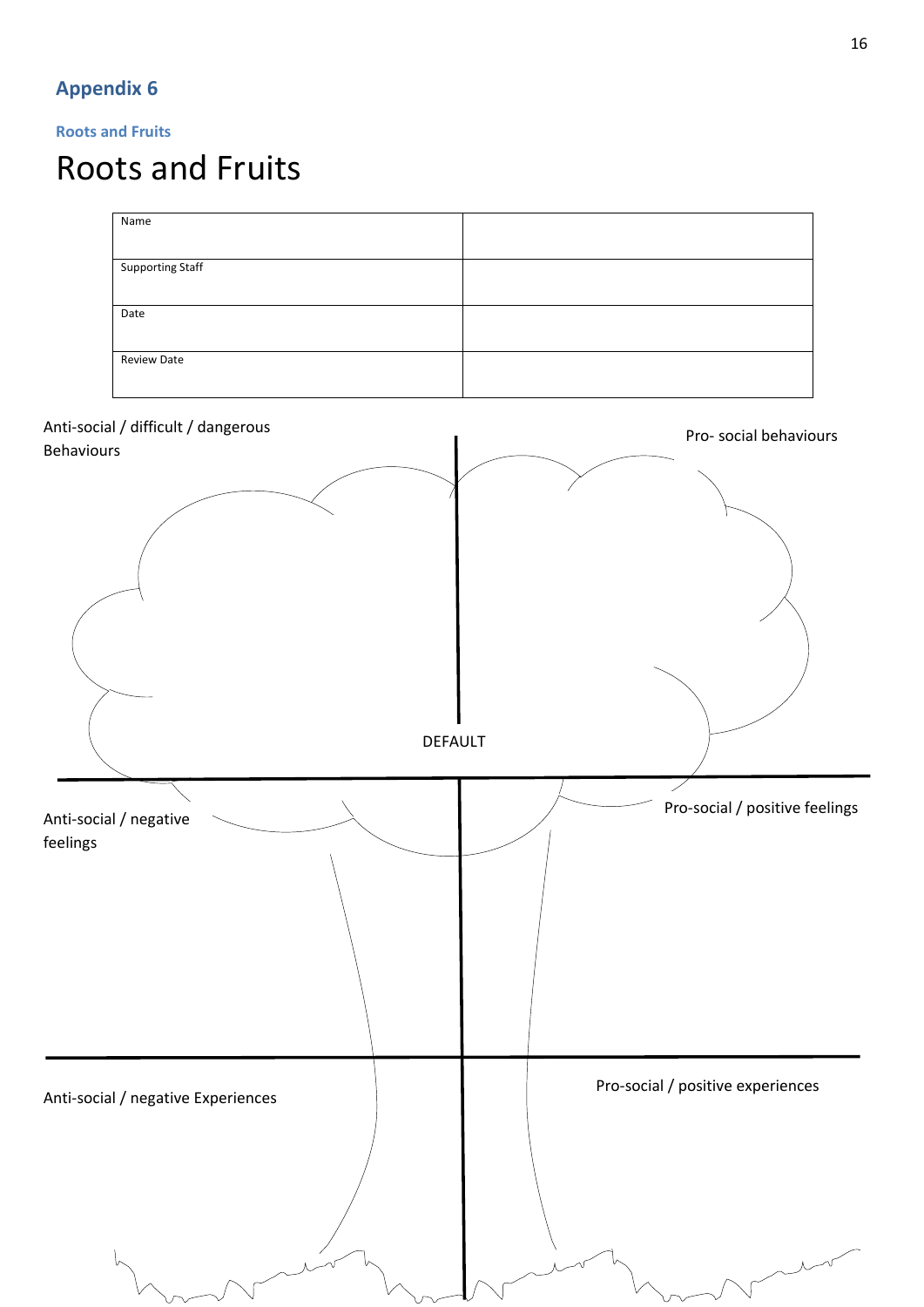### <span id="page-17-1"></span><span id="page-17-0"></span>**De-escalation Scripts and Use of Language to Manage Behaviour**

Phrases in red are what not to say!

### Negative Phrasing

- Stop being silly
- Be good
- Don't throw the pen
- Stop running
- Don't talk to me like that
- Calm down

## <u>No Choice or Open Choice</u>

• Get in here now!

• Stand next to me

- Get out!
- Do as you are told!
- Give it to me now!
- What do you want to do?
- Would you like to go inside?

### Empowering the behaviour

- Come back here, NOW
- You are not allowed in there
- Get down from there
- Don't you dare swear at me

### The de-escalation script in the main policy should be used without deviation when a child is in crisis.

### Positive Phrasing

- Stand next to me
- Put the pen on the table
- Walk in the corridor
- Switch the computer screen off
- Walk with me to the library
- Stay seated in your chair

### Limited Choice

- Where shall we talk, here or in the library?
- Put the pen on the table or in the box
- I am making a drink, orange or lemon?
- Are you going to sit on your own or with the group?
- Are you starting your work with the words or a picture?

### Disempowering the behaviour

- You can listen from there
- Come and find me when you come back
- Come back into the room when you are ready.
- We will carry on when you are ready.

### Put together:

Positive phrasing: Come and sit next to me for a story. Limited choice: Would you like to sit on the chair or bean bag?

Disempowering the behaviour: You can listen to the story from there.

Consequence: We will check you understand the story before going out for break time.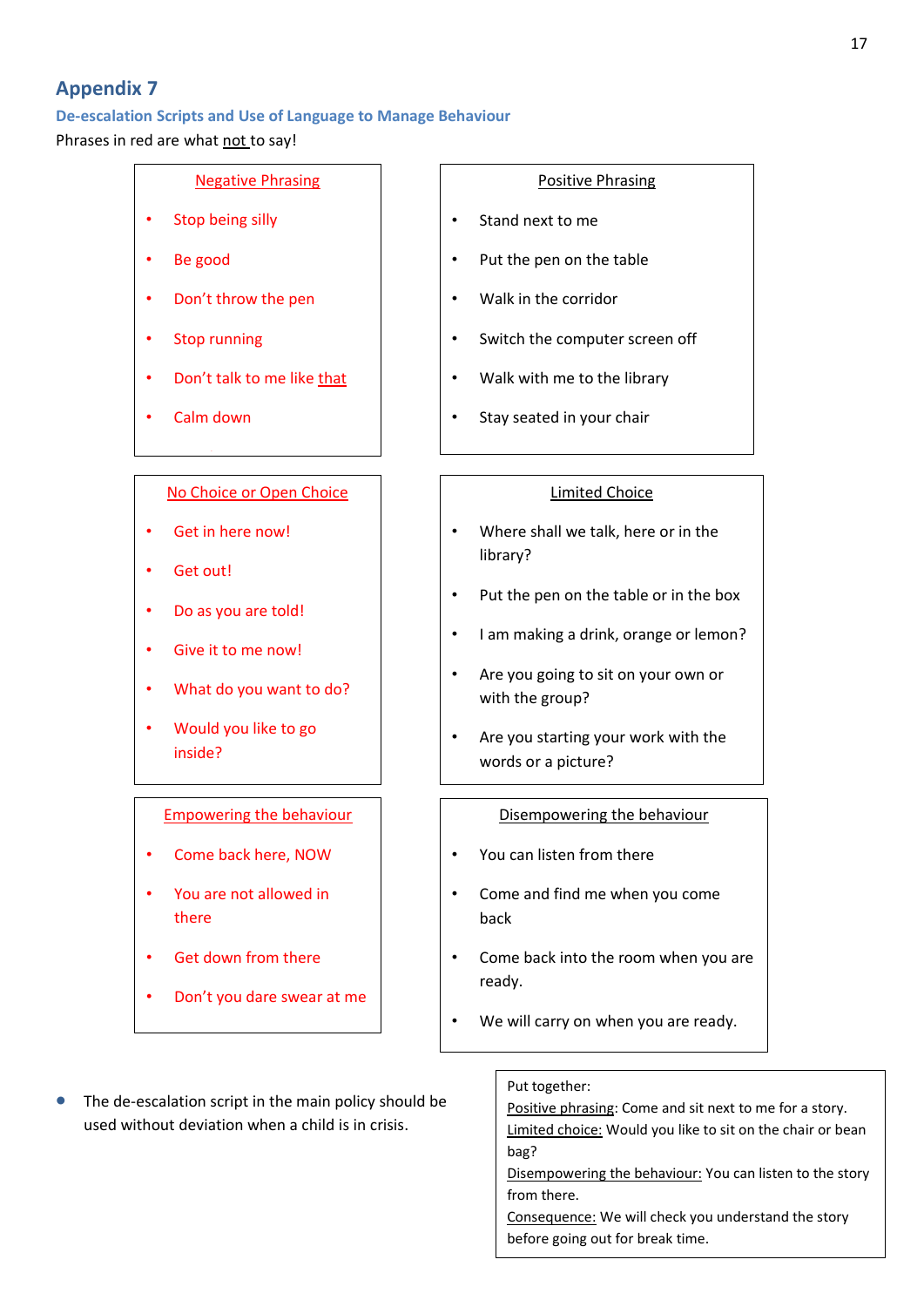### <span id="page-18-1"></span><span id="page-18-0"></span>**Use of Physical Contact**

There are occasions when staff will have cause to use physical contact with individuals for a variety of reasons. For example:

- To comfort a child in distress
- To support a child with their physical care (toileting, self-care, changing clothes)
- To direct or steer a child
- For activity reasons (e.g. PE, drama)
- To avert danger from the child, other persons or significant damage to property.

In situations where physical contact between staff and children takes place, staff must consider the following:

- The child's age and level of understanding
- The child's individual needs and history
- The location where the contact takes place (it should never take place in private without others present).

### *Hugging*

A sideways on hug, with the adult putting their hands on the pupil's shoulders is the safest way to do this as both hands of the adult can be seen. Hugging can be used either standing or seated.

### *Hand-holding*

It is natural that young people sometimes enjoy holding hands with adults around them. This is acceptable providing the child initiates the hand holding and is not used as a method to control the child. Alternatives to hand-holding can be offering the child an 'open mitten' hand or a 'supportive arm'. This is done by the adult holding their arm out and the child holding their hand over the adult's lower arm. The adults hand can be placed over the child's hand.

### *Lap-sitting*

Lap-sitting is discouraged as it could make the pupil and adult vulnerable. Children should be taught to seek comfort / attention through other means. If a pupil attempts to sit on an adult's lap there should be immediate active guidance to a more appropriate seating position, alongside the adult.

### *Physical Intervention*

If a child requires the use of physical intervention to guide, steer or prevent harm we will follow the guidance from the Department for Education (Use of Reasonable Force – advice for Headteachers, Staff and Governors). Before using any physical intervention, staff will use the de-escalation techniques above. All staff have received training in the use of physical intervention and will never use physical contact that restricts breathing in any way (basket holds, leaning forward or face down) or use holds that could harm a child's joints (gripping or holding wrists, elbows etc). Staff will use either a closed or open mitten hand technique for a guide or escort either on their own or with another member of staff. The aim is to move away from the dangerous situation rather than to get to a specific location. At all times, the child should be able to remove themselves from the contact if they feel raised levels of anxiety or stress. If this happens, the staff just repeat the intervention or slightly relax the contact to be able to continue with the guide / escort. This will usually result in the child relaxing and co-operating.

Any use of physical intervention must be recorded on CPOMS and a 'Physical Intervention Record' attached to the CPOMS incident report. Parents will be informed by either the class teacher or a member of the Leadership Team if physical intervention was used.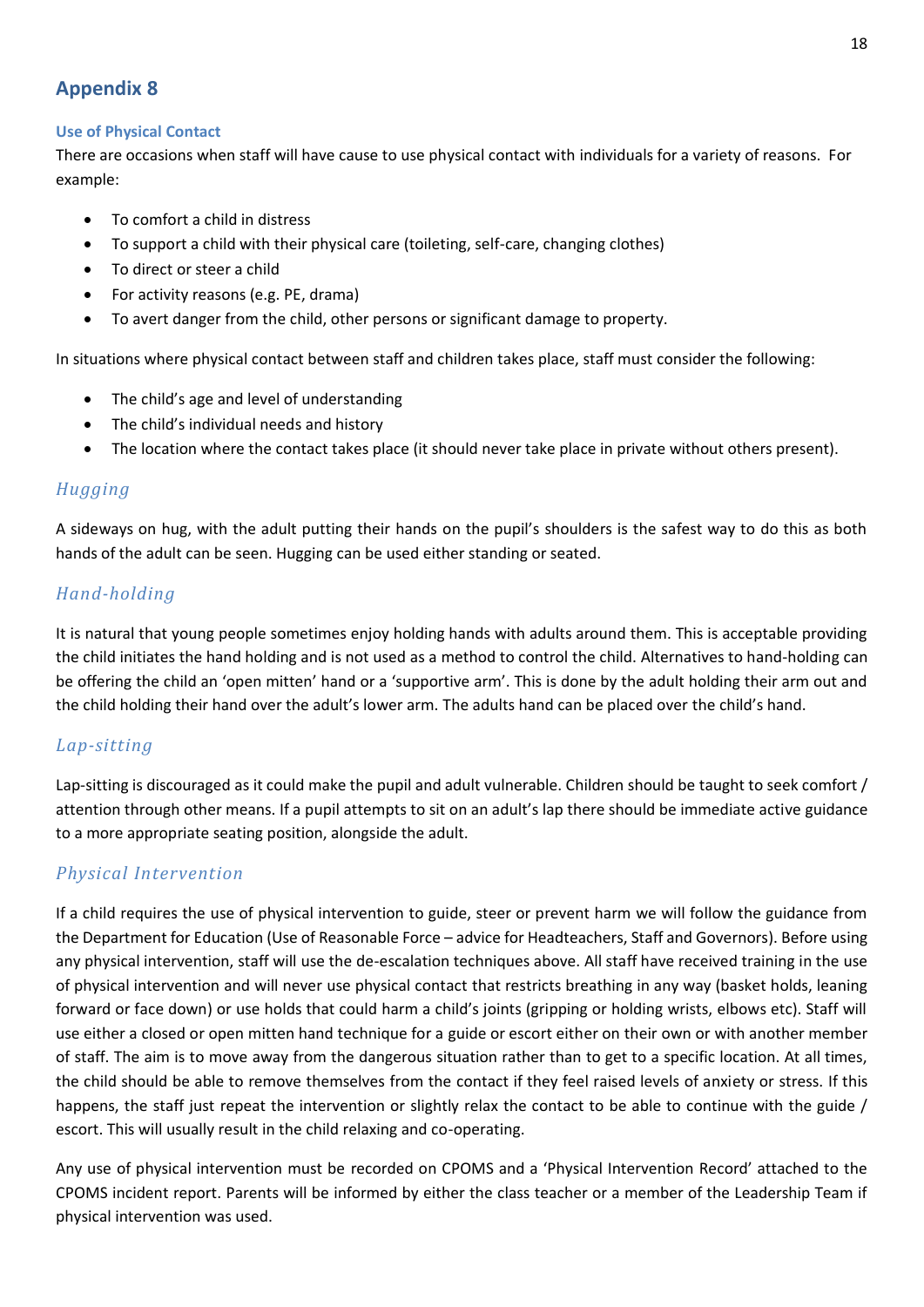The use of open and closed mittens allows an adult to hold, guide or escort a child without gripping and is a nonrestrictive hold, meaning the child can always come out of it (protecting their physical rights).

Students who are allowed to plant their feet may choose to drop or kick or spit at staff. Keeping the feet occupied with movement occupies the brain and reduces the disruptive options.

If the student digs their feet in resist the temptation to oppose the force, relax, give a little and the student will reduce resistance.

Remember the desired outcome is SAFETY NOT DESTINATION.

Open Mitten





Closed Mitten





Fingers together

Thumb away from fingers

Palms parallel to floor

The hand should remain in a mitten to avoid the possibility of gripping. Gripping hands can result in bruising consistent with poor practice.

Fingers and thumb together

The hand should remain in a mitten to avoid the possibility of gripping. Gripping hands can result in bruising consistent with poor practice

Offering an arm (for support, to guide or escort)



• Hip in

- Head away
- Sideways stance
- Arm is offered
- Student accepts the invite
- Draw elbow in for extra security

### Supportive hug





To communicate comfort or reward:

- Hip in
- Head away
- Sideways stance
- Closed mittens contain each shoulder
- Communicate intention
- Use 'de-escalation script' if needed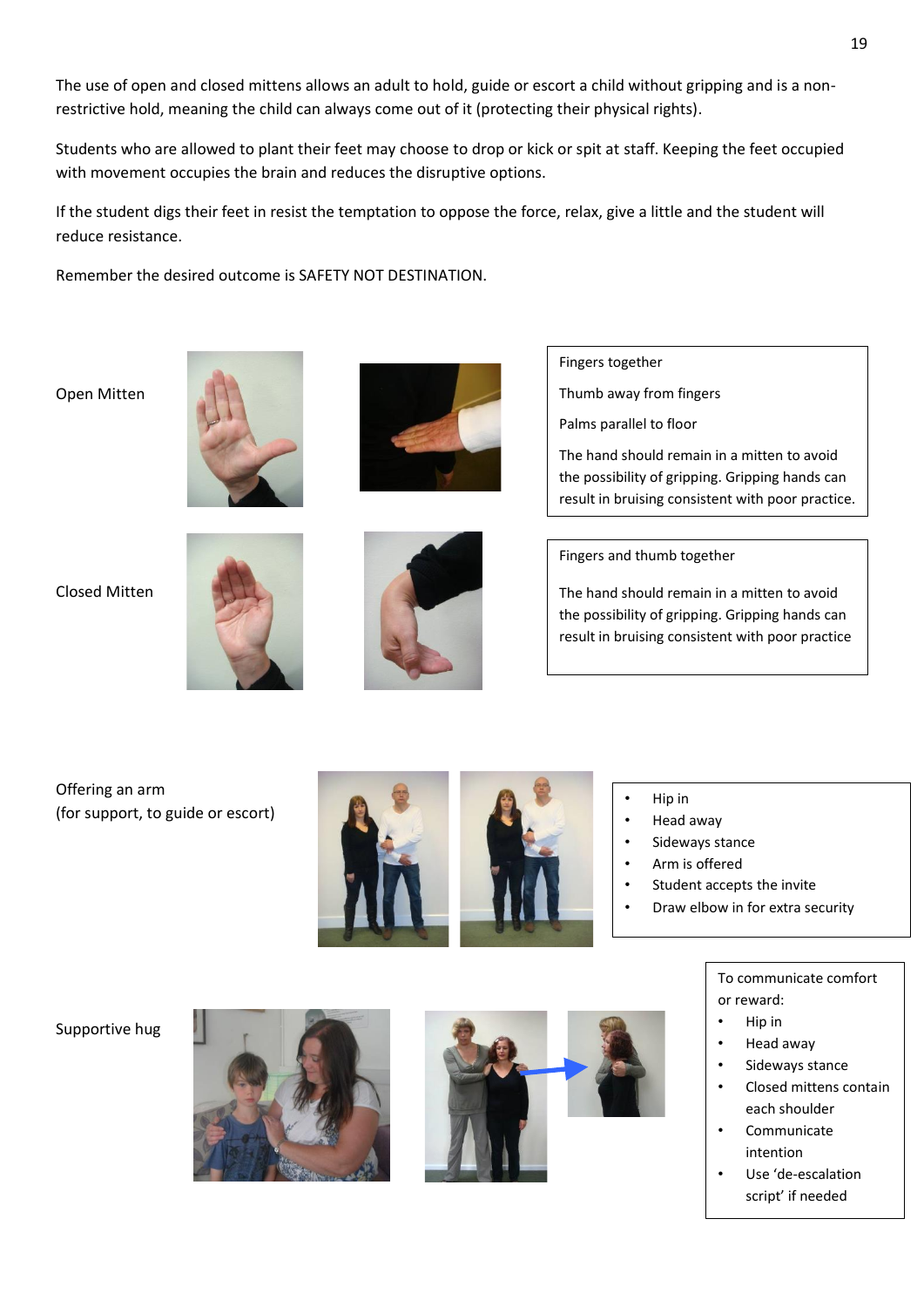Open mitten escort – paired (to support, guide and escort)

Open mitten escort

(to support, guide or escort)

Open mitten guide (to protect or turn)

Supportive Arm

(to support, guide or escort)







• Hip in

- Head away
- Sideways stance
- Positioned behind the elbow
- Closed mittens used above the elbows to maintain safe shape (penguin shape)
- Communicate intention
- Open mitten hand, placed on the arm above the elbow
- Safe shape (penguin shape)
- Palm parallel to the floor
- Staff positioned behind with extended arm
- Communicate intention
- Use 'de -escalation script' if needed
- Hip in
- Head away
- Open mitten hands above the elbows
- Safe shape (penguin shape)
- Arm resting across the shoulders
- Communicate intention
- Move assertively (prevent kicking / dropping)
- The hand should remain in a mitten to avoid the possibility of gripping. Gripping hands can result in bruising consistent with poor practice.
- Hip in
- Head away
- Open mitten hands above the elbows
- Safe shape, (penguin shape)
- Arm resting across the shoulders
- Communicate intention
- Move assertively (prevent kicking / dropping)
- The hand should remain in a mitten to avoid the possibility of gripping. Gripping hands can result in bruising consistent with poor practice.

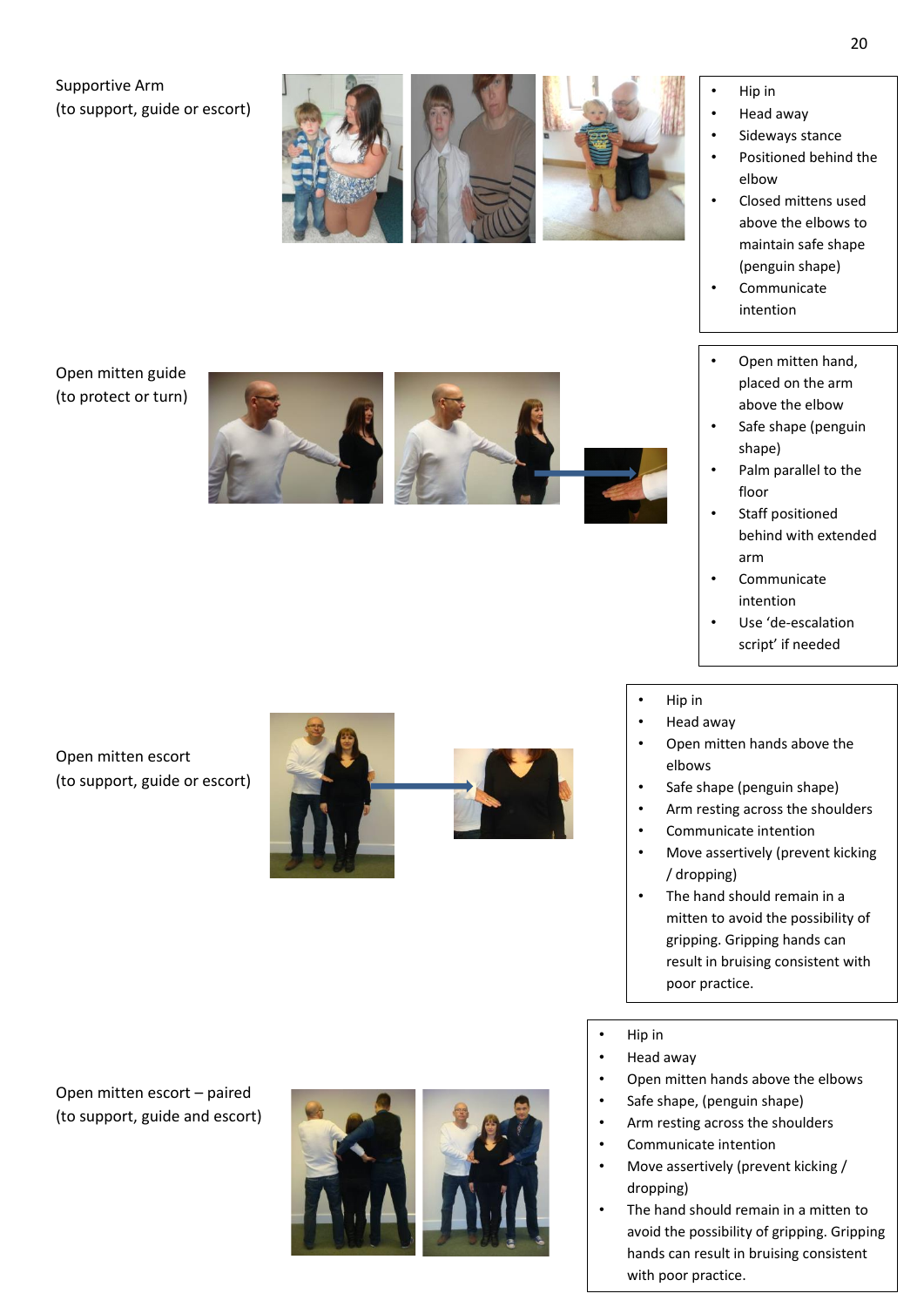### <span id="page-21-1"></span><span id="page-21-0"></span>**Predict and Prevent Plan (Triple P)**

|                             | <b>Score</b> | Staff / Location / Activity / Peer / Time                | Evidence of action                                                         |  |
|-----------------------------|--------------|----------------------------------------------------------|----------------------------------------------------------------------------|--|
|                             |              | <b>Predict it</b>                                        | <b>Prevent it</b>                                                          |  |
|                             |              | These items overwhelm the pupil:                         | Planned differentiation required to reduce                                 |  |
|                             |              | 1. Arriving late                                         | anxiety:                                                                   |  |
|                             |              | Starting a task<br>2.                                    | 1. Meet and greet at reception (10                                         |  |
|                             |              | 3. Unstructured play / being kept                        | minute settling activity before                                            |  |
|                             |              | in at lunch                                              | entering class with Mrs Sullivan).                                         |  |
|                             |              | 4. Shouting (loud noises)                                | 2. Sentence stems, word bank and                                           |  |
|                             |              | 5. Reading aloud / lolly sticks                          | chunked tasks needed for all topics.                                       |  |
|                             |              | (public focus)                                           | 3. He will always need access to the                                       |  |
|                             |              |                                                          | outside: this should be                                                    |  |
|                             | $+2$ to      |                                                          | differentiated as a consequence but                                        |  |
|                             | $+5$         |                                                          | never removed. He needs support                                            |  |
|                             |              |                                                          | at playtimes.                                                              |  |
| Raised Anxiety              |              |                                                          | 4. This may be sensory. Be aware of                                        |  |
|                             |              |                                                          | noises which cause crisis, support if<br>unplanned or unpredictable. Offer |  |
|                             |              |                                                          | reassurance, not criticise.                                                |  |
|                             |              |                                                          | 5. Remove their lolly stick from the                                       |  |
|                             |              |                                                          | pot: never ask them to read aloud.                                         |  |
|                             |              |                                                          | Give them pre-prepared questions                                           |  |
|                             |              |                                                          | to anser and if willing, they can                                          |  |
|                             |              |                                                          | contribute.                                                                |  |
|                             |              | These items run the risk of                              | <b>Monitoring needed:</b>                                                  |  |
|                             |              | overwhelming the pupil:                                  | 1. More support needed to start task                                       |  |
|                             | $+2$         | 1. Literacy                                              | and regular check-ins. Celebrate                                           |  |
|                             |              |                                                          | small achievements. Allow take up                                          |  |
|                             |              |                                                          | time if off task.                                                          |  |
|                             | $\bf{0}$     |                                                          |                                                                            |  |
|                             |              | These areas run the risk of developing<br>over-reliance: | <b>Monitoring needed:</b><br>1. Ensure there are opportunities             |  |
|                             |              | Structured play<br>1.                                    | when staff withdraw for 5 minutes                                          |  |
|                             |              | Praise, non-public<br>2.                                 | to give them independence and                                              |  |
|                             |              |                                                          | then re-engage and give verbal                                             |  |
|                             | $-2$         |                                                          | feedback at the end of lunch - not                                         |  |
|                             |              |                                                          | publicly.                                                                  |  |
|                             |              |                                                          | 2. Feedback is needed but never                                            |  |
|                             |              |                                                          | publicly. Tell them the behaviour                                          |  |
|                             |              |                                                          | you observed and how it made you                                           |  |
|                             |              |                                                          | feel.                                                                      |  |
| <b>Increased Dependency</b> |              | These areas have developed an over-<br>reliance:         | Differentiation needed to reduce this<br>over-reliance:                    |  |
|                             |              | 1. Carpet time                                           | 1. He relies on having carpet time and                                     |  |
|                             |              |                                                          | uses this time as a self-regulator.                                        |  |
|                             | $-2$         |                                                          | He should never be removed from                                            |  |
| to $-5$                     |              |                                                          | the carpet as a punishment. He                                             |  |
|                             |              |                                                          | should have his carpet spot moved                                          |  |
|                             |              |                                                          | at times to ensure he does not get                                         |  |
|                             |              |                                                          | dependent on a fixed location.                                             |  |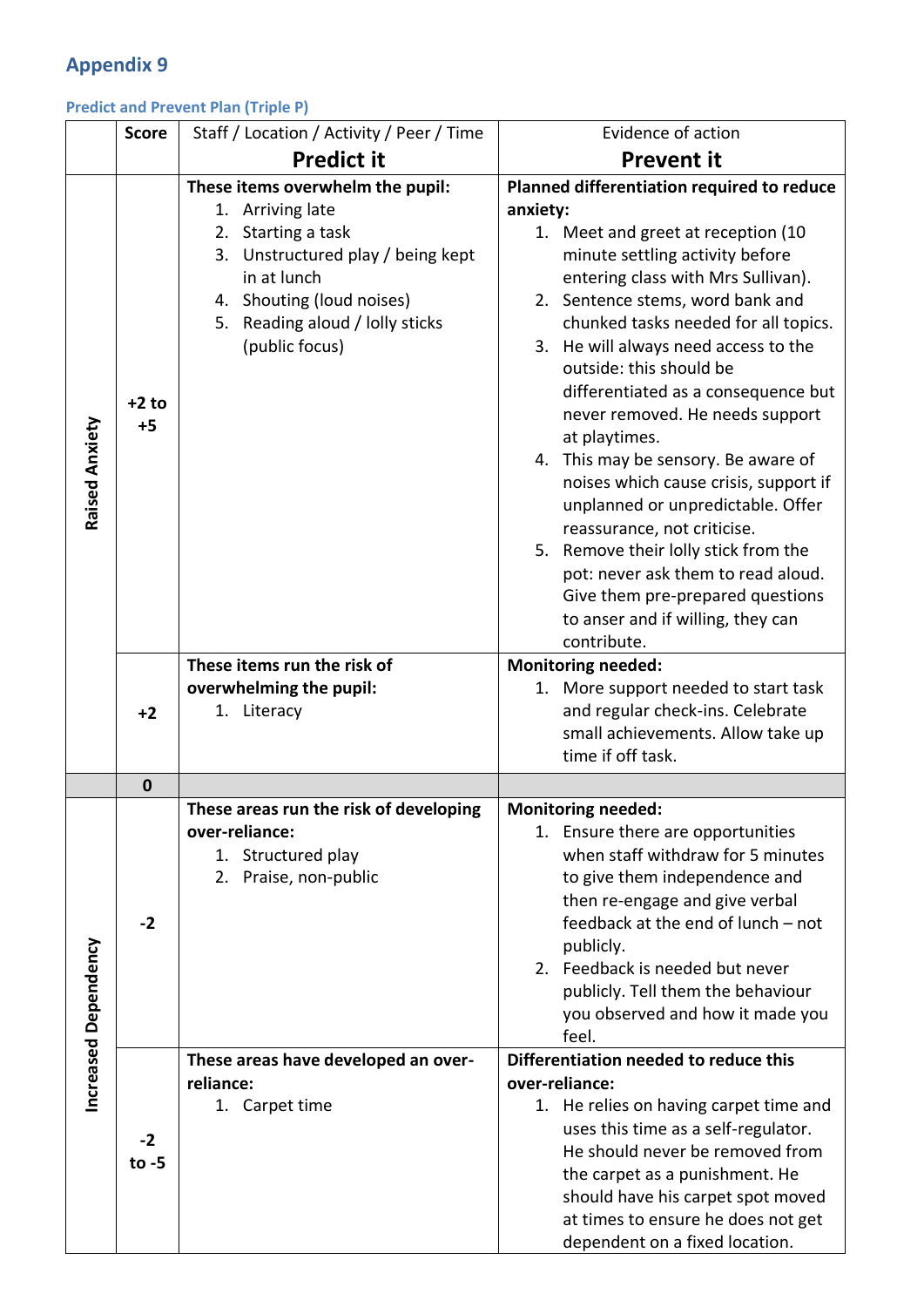# **Predict & Prevent Plan**

|                      | <b>Score</b>    | Staff / Location / Activity / Peer / Time                | Evidence of action                                      |  |
|----------------------|-----------------|----------------------------------------------------------|---------------------------------------------------------|--|
|                      |                 | <b>Predict it</b>                                        | <b>Prevent it</b>                                       |  |
| Raised Anxiety       | $+2$ to<br>$+5$ | These items overwhelm the pupil:                         | Planned differentiation required to<br>reduce anxiety:  |  |
|                      | $+2$            | These items run the risk of<br>overwhelming the pupil:   | <b>Monitoring needed:</b>                               |  |
|                      | $\mathbf 0$     |                                                          |                                                         |  |
|                      | $-2$            | These areas run the risk of developing<br>over-reliance: | <b>Monitoring needed:</b>                               |  |
| Increased Dependency | $-2$<br>to $-5$ | These areas have developed an over-<br>reliance:         | Differentiation needed to reduce this<br>over-reliance: |  |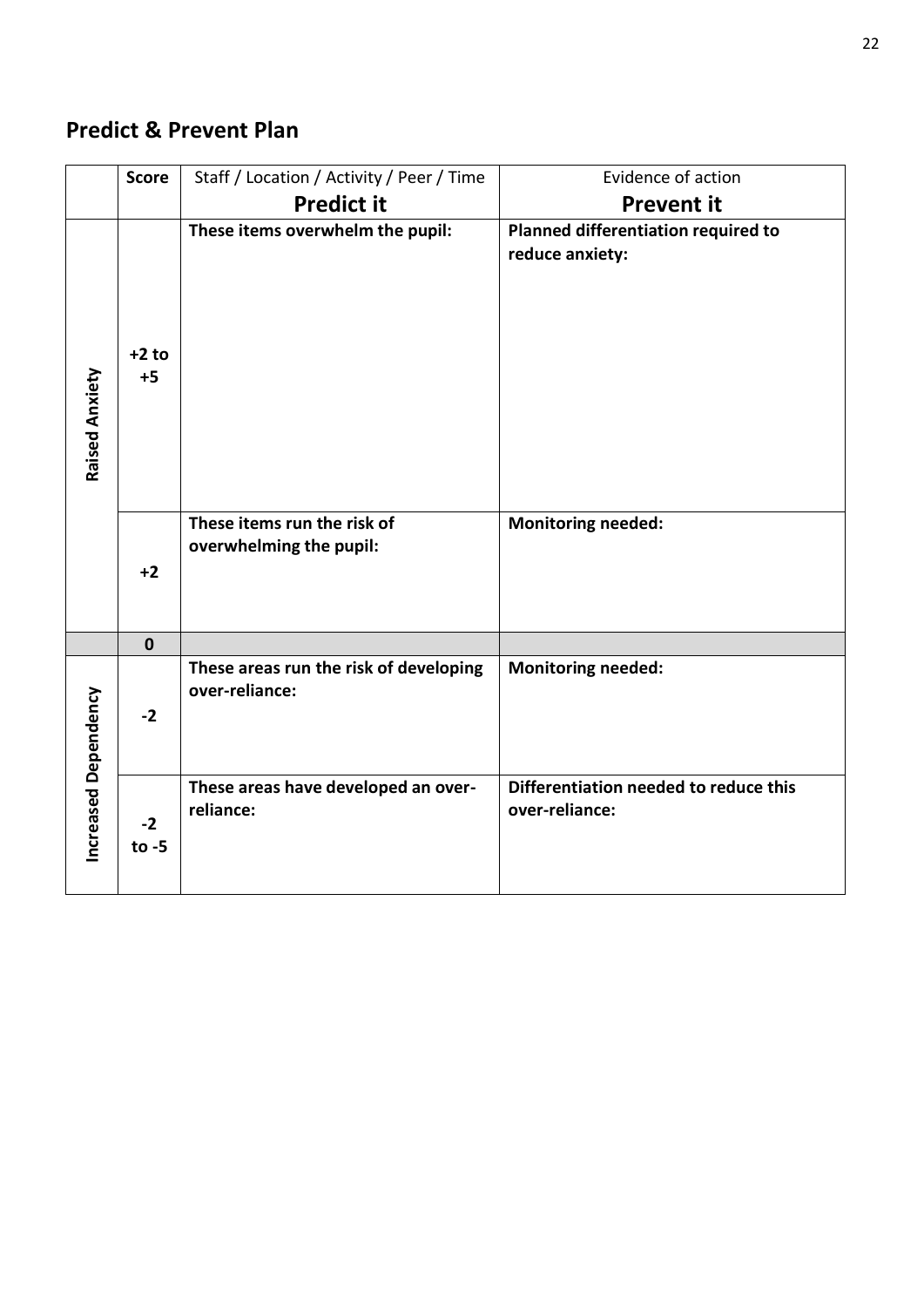### <span id="page-23-1"></span><span id="page-23-0"></span>**Anxiety Map**

(Blank working copy on school server)





 $E|S|S|E|T$  $\sqrt{}$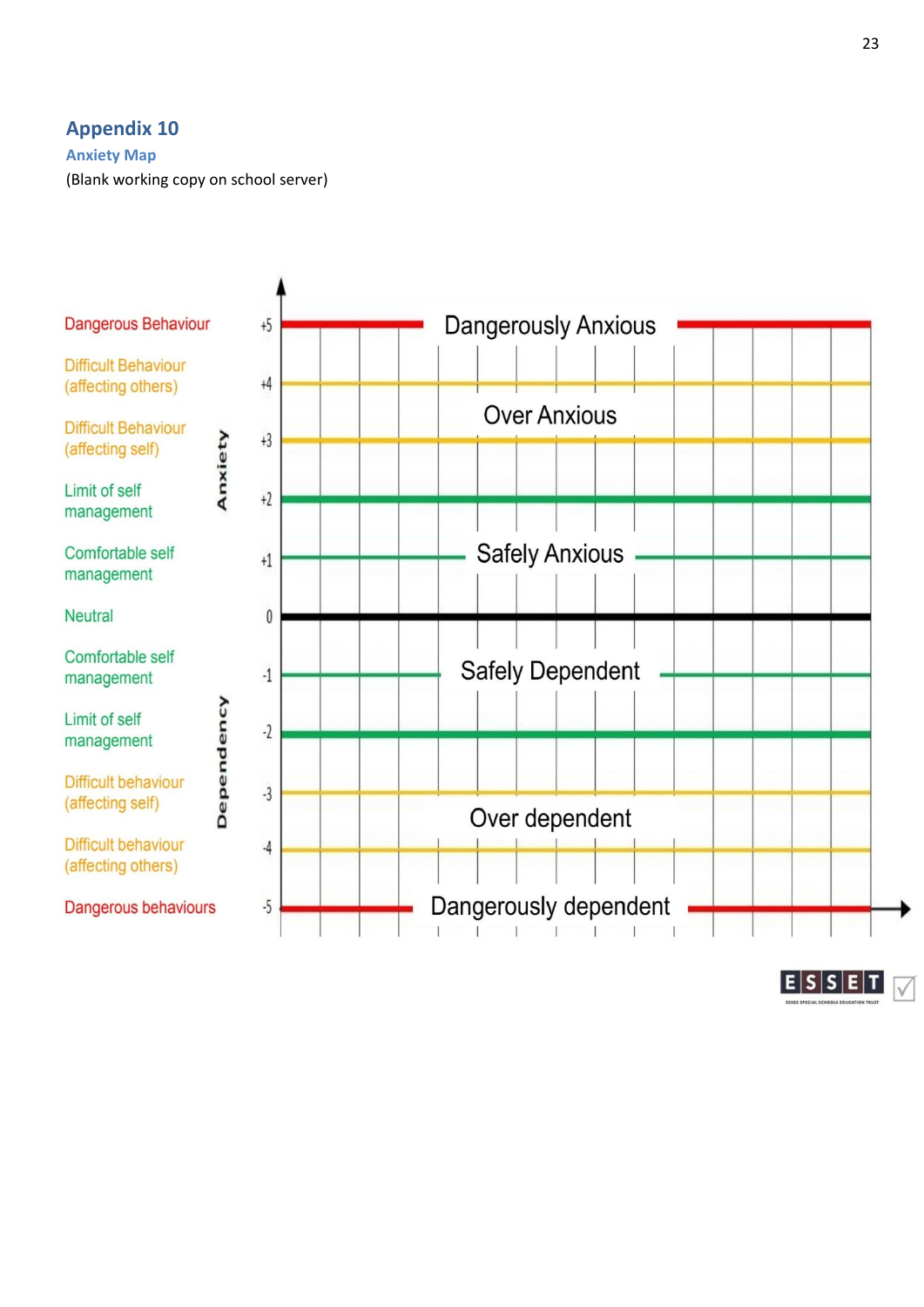### <span id="page-24-1"></span><span id="page-24-0"></span>**Risk Calculator & Risk Reduction Plan**

### **Risk Assessment Calculator**

| Name               |  |
|--------------------|--|
|                    |  |
| DOB                |  |
|                    |  |
| Date of Assessment |  |
|                    |  |
|                    |  |

| Harm/Behaviour       | Opinion   | Conscious     | Seriousness  | Probability  | <b>Severity Risk</b> |
|----------------------|-----------|---------------|--------------|--------------|----------------------|
|                      | Evidenced | Sub-conscious | Of Harm      | Of Harm      | Score                |
|                      | O/E       | C/S           | A<br>1/2/3/4 | B<br>1/2/3/4 | $A \times B$         |
|                      |           |               |              |              |                      |
| Harm to self         |           |               |              |              |                      |
| Harm to peers        |           |               |              |              |                      |
| Harm to staff        |           |               |              |              |                      |
| Damage to property   |           |               |              |              |                      |
| Harm from disruption |           |               |              |              |                      |
| Criminal offence     |           |               |              |              |                      |
| Harm from absconding |           |               |              |              |                      |
| Other harm           |           |               |              |              |                      |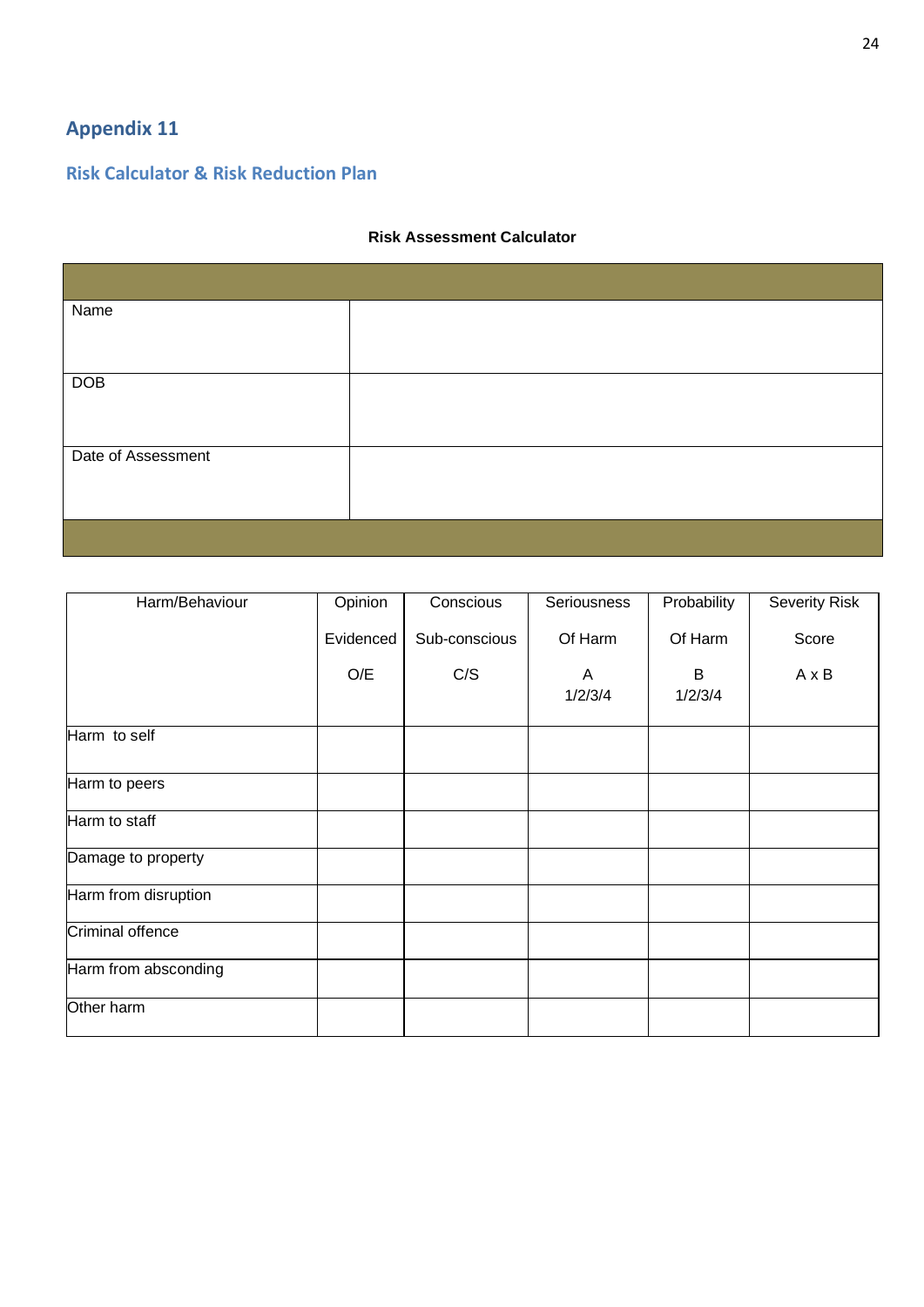| <b>Seriousness</b> |                                                                                                                                    |
|--------------------|------------------------------------------------------------------------------------------------------------------------------------|
| 1                  | Foreseeable outcome is upset or disruption                                                                                         |
| $\overline{2}$     | Foreseeable outcome is harm requiring first aid, distress or minor damage                                                          |
| 3                  | Foreseeable outcome is hospitalisation, significant distress, extensive damage                                                     |
| 4                  | Foreseeable outcome is loss of life or permanent disability, emotional trauma requiring<br>counselling or critical property damage |
| Probability        |                                                                                                                                    |
| 1                  | There is evidence of historical risk, but the behaviour has been dormant for over 12<br>months and no identified triggers remain   |
| $\overline{2}$     | The risk of harm has occurred within the last 12 months, the context has changed to<br>make a reoccurrence unlikely                |
| 3                  | The risk of harm is more likely than not to occur again                                                                            |
| 4                  | The risk of harm is persistent and constant                                                                                        |

*Risks which score 4 should have strategies listed on a predict and prevent plan after completing the anxiety mapping.*

*Risks which score 6 or more (probability x seriousness) should have strategies listed on a risk reduction plan.*